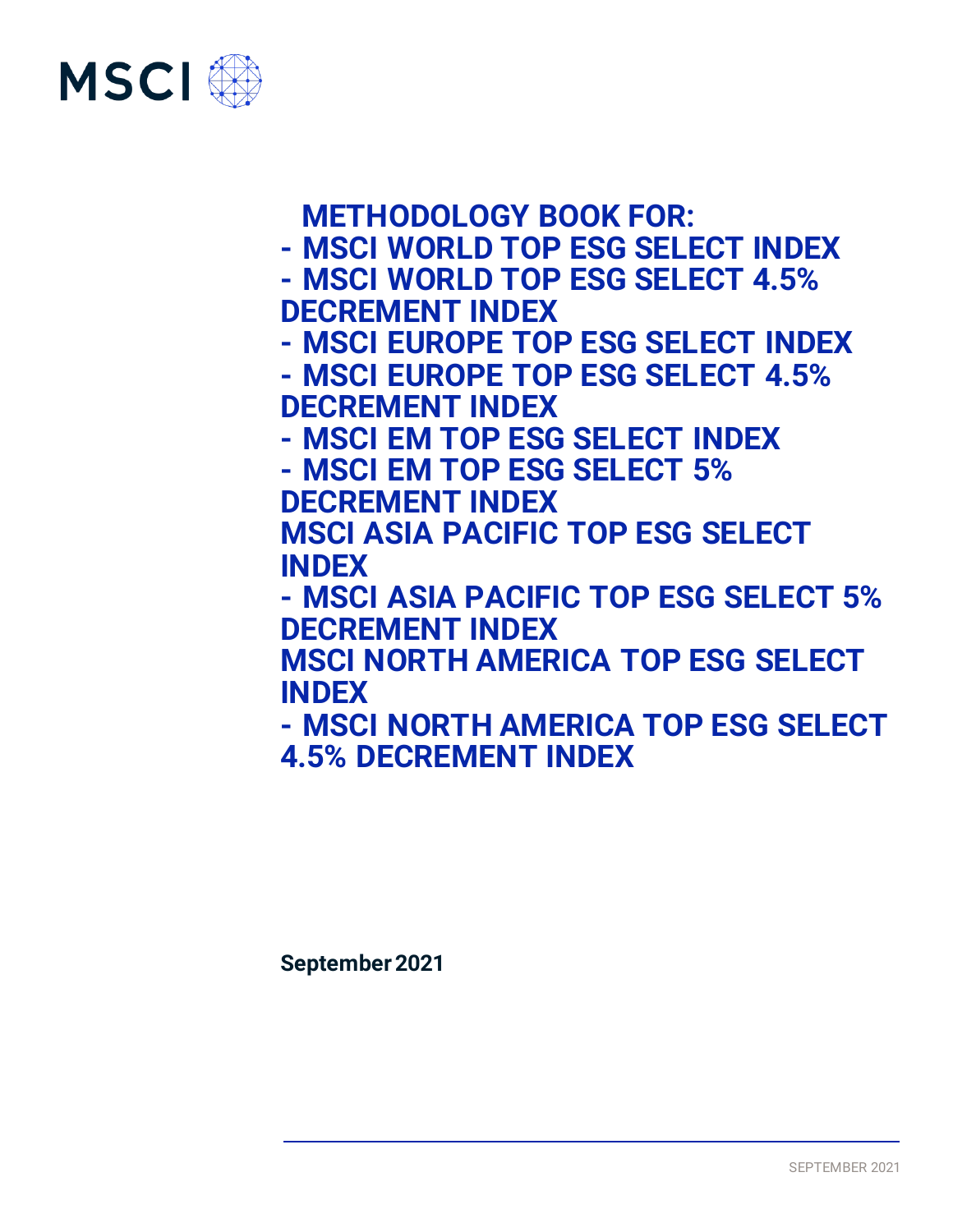

| <b>Contents</b> | -1.                                                         |
|-----------------|-------------------------------------------------------------|
|                 | $\overline{2}$                                              |
|                 | 2.1                                                         |
|                 | 2.2                                                         |
|                 | MSCI ESG Business Involvement Screening Research  6<br>2.3  |
|                 | 2.4                                                         |
|                 | 3                                                           |
|                 | 3.1                                                         |
|                 | 3.1.1                                                       |
|                 | 3.1.1.1                                                     |
|                 | 3.1.1.3                                                     |
|                 | 3.1.1.3                                                     |
|                 | 3.1.2                                                       |
|                 | 3.1.3                                                       |
|                 | 3.1.4                                                       |
|                 | 3.2                                                         |
|                 | 3.2.1.1                                                     |
|                 |                                                             |
|                 | 3.2.1.4                                                     |
|                 | 3.2.2                                                       |
|                 | 3.2.3                                                       |
|                 | Applying the MSCI Decrement Indexes Methodology 11<br>3.2.4 |
|                 |                                                             |
|                 | 3.3.1.1                                                     |
|                 | 3.3.1.2                                                     |
|                 | 3.3.1.4                                                     |
|                 | 3.3.2                                                       |
|                 | 3.3.3                                                       |
|                 | Applying the MSCI Decrement Indexes Methodology 12<br>3.3.4 |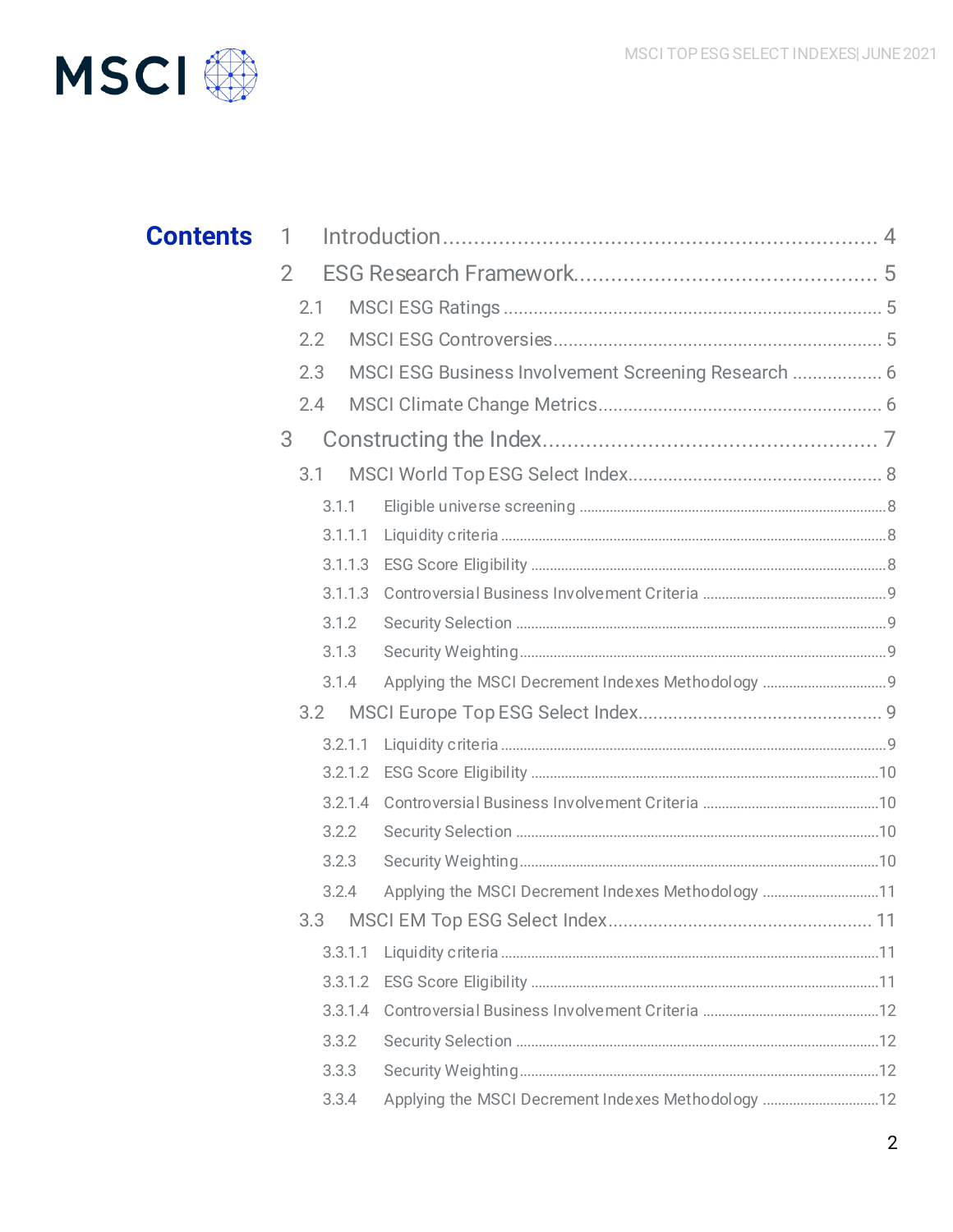

|                                                            | 3.4                                                        |                                                        |  |
|------------------------------------------------------------|------------------------------------------------------------|--------------------------------------------------------|--|
|                                                            | 3.4.1.1                                                    |                                                        |  |
|                                                            | 3.4.1.2                                                    |                                                        |  |
|                                                            | 3.4.1.4                                                    |                                                        |  |
|                                                            | 3.4.2                                                      |                                                        |  |
|                                                            | 3.4.3                                                      |                                                        |  |
|                                                            | 3.4.4                                                      | Applying the MSCI Decrement Indexes Methodology 14     |  |
|                                                            | 3.5                                                        | MSCI North America Top ESG Select Index 14             |  |
|                                                            | 3.5.1.1                                                    |                                                        |  |
|                                                            | 3.5.1.2                                                    |                                                        |  |
|                                                            | 3.5.1.4                                                    |                                                        |  |
|                                                            | 3.5.2                                                      |                                                        |  |
|                                                            | 3.5.3                                                      |                                                        |  |
|                                                            | 3.5.4                                                      | Applying the MSCI Decrement Indexes Methodology 15     |  |
| $\overline{4}$                                             |                                                            |                                                        |  |
| 4.1                                                        |                                                            |                                                        |  |
| 4.2                                                        |                                                            |                                                        |  |
|                                                            |                                                            | Appendix 1: Values- and Climate Change-Based Exclusion |  |
|                                                            |                                                            |                                                        |  |
| Appendix 2: Parameters used for the MSCI World Top ESG     |                                                            |                                                        |  |
|                                                            |                                                            |                                                        |  |
|                                                            |                                                            |                                                        |  |
| Appendix 3: Parameters used for the MSCI Europe Top ESG    |                                                            |                                                        |  |
|                                                            |                                                            |                                                        |  |
| Appendix 4: Parameters used for the MSCI EM Top ESG Select |                                                            |                                                        |  |
| Appendix 5: Parameters used for the MSCI Asia Pacific Top  |                                                            |                                                        |  |
|                                                            | Appendix 6: Parameters used for the MSCI North America Top |                                                        |  |
|                                                            |                                                            |                                                        |  |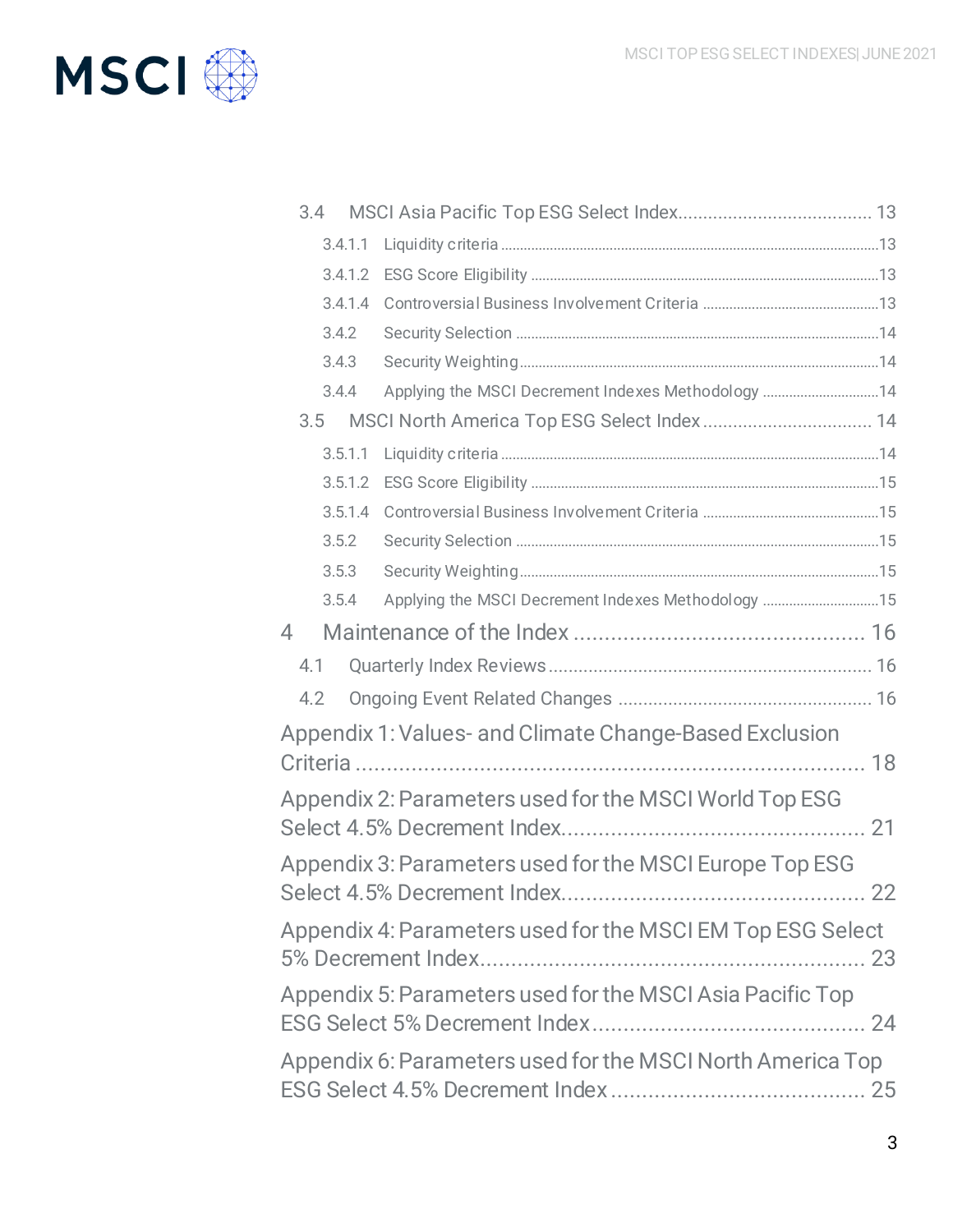

# **1 Introduction**

The MSCI World Top ESG Select Index, MSCI Europe Top ESG Select Index, MSCI EM Top ESG Select Index, MSCI Asia Pacific Top ESG Select Index and MSCI North America Top ESG Select Index aim to represent the performance of a set of stocks from the World, Europe, EM, Asia Pacific and North America Universe respectively that have a relatively robust ESG profile.

The MSCI World Top ESG Select 4.5% Decrement Index aims to represent the performance of the MSCI World Top ESG Select Index, while applying a constant markdown ('synthetic dividend') of 4.5% on an annual basis, expressed as a percentage of performance.

The MSCI Europe Top ESG Select 4.5% Decrement Index aims to represent the performance of the MSCI Europe Top ESG Select Index, while applying a constant markdown ('synthetic dividend') of 4.5% on an annual basis, expressed as a percentage of performance.

The MSCI EM Top ESG Select 5% Decrement Index aims to represent the performance of the MSCI EM Top ESG Select Index, while applying a constant markdown ('synthetic dividend') of 5% on an annual basis, expressed as a percentage of performance.

The MSCI Asia Pacific Top ESG Select 5% Decrement Index aims to represent the performance of the MSCI Asia Pacific Top ESG Select Index, while applying a constant markdown ('synthetic dividend') of 5% on an annual basis, expressed as a percentage of performance.

The MSCI North America Top ESG Select 4.5% Decrement Index aims to represent the performance of the MSCI North America Top ESG Select Index, while applying a constant markdown ('synthetic dividend') of 4.5% on an annual basis, expressed as a percentage of performance.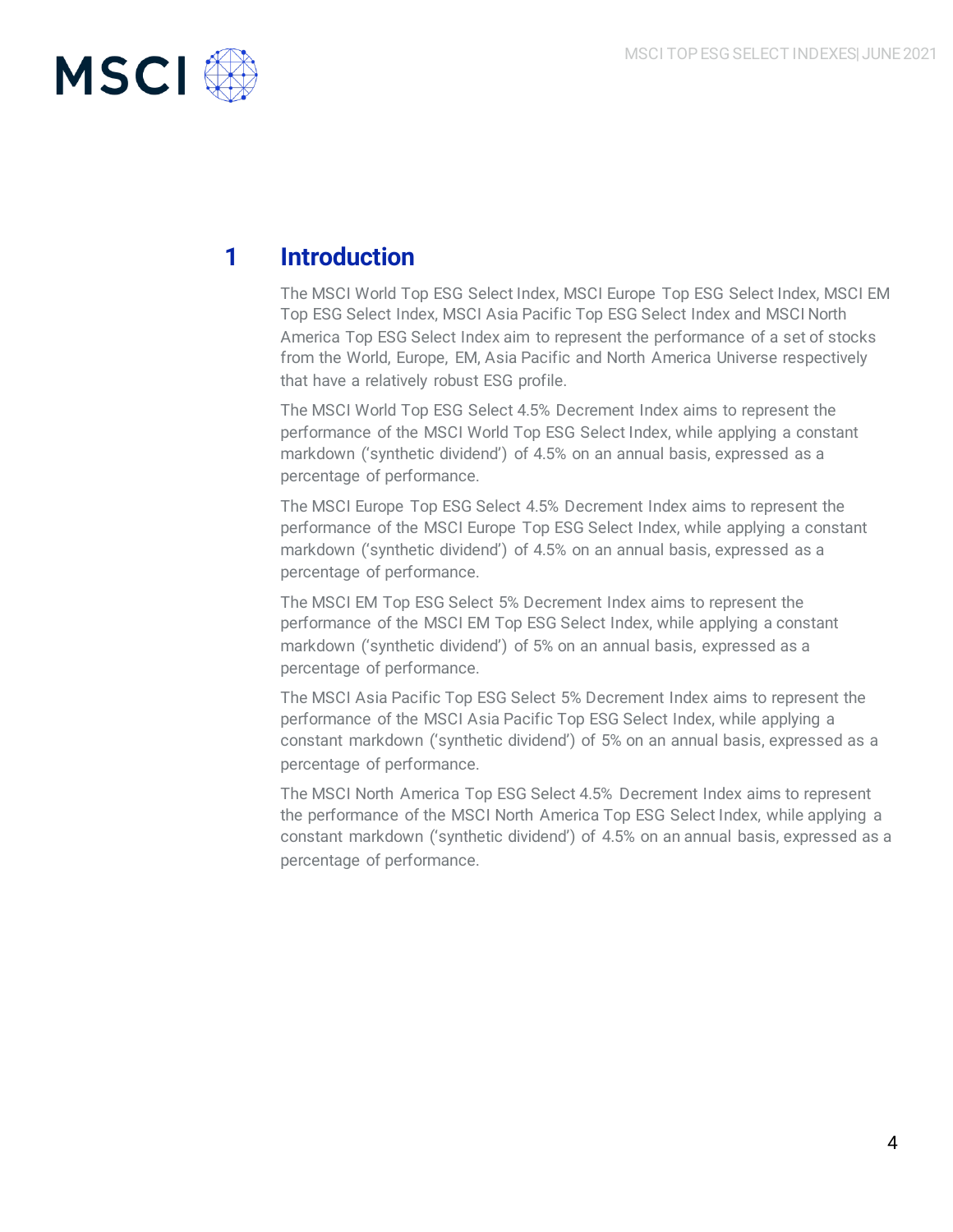

## **2 ESG Research Framework**

The MSCI World Top ESG Select Index, MSCI Europe Top ESG Select Index, MSCI EM Top ESG Select Index, MSCI Asia Pacific Top ESG Select Index and MSCI North America Top ESG Select Index use company ratings and research provided by MSCI ESG Research LLC. The indexes use the following MSCI ESG Research products: MSCI ESG Ratings, MSCI ESG Controversies, MSCI Business Involvement Screening Research, and MSCI Climate Change Metrics.

For details on MSCI ESG Research's full suite of ESG products, please refer to: <https://www.msci.com/esg-investing>

## 2.1 MSCI ESG RATINGS

MSCI ESG Ratings provides research, data, analysis and ratings of how well companies manage environmental, social and governance risks and opportunities. MSCI ESG Ratings provides an overall company ESG rating - a seven-point scale from 'AAA' to 'CCC'. In addition, the product provides scores and percentiles indicating how well a company manages each key issue relative to industry peers, as well as underlying data and metrics used to compile the scores and ratings.

For more details on MSCI ESG Ratings, please refer to [https://www.msci.com/esg](https://www.msci.com/esg-ratings)[ratings.](https://www.msci.com/esg-ratings)

## 2.2 MSCI ESG CONTROVERSIES

MSCI ESG Controversies (formerly known as MSCI Impact Monitor) provides assessments of controversies concerning the negative environmental, social, and/or governance impact of company operations, products and services. The evaluation framework used in MSCI ESG Controversies is designed to be consistent with international norms represented by the UN Declaration of Human Rights, the ILO Declaration on Fundamental Principles and Rights at Work, and the UN Global Compact. MSCI ESG Controversies Score falls on a 0-10 scale, with "0" being the most severe controversy.

For more details on MSCI ESG Controversies, please refer to [https://www.msci.com/documents/10199/acbe7c8a-a4e4-49de-9cf8-](https://www.msci.com/documents/10199/acbe7c8a-a4e4-49de-9cf8-5e957245b86b) [5e957245b86b.](https://www.msci.com/documents/10199/acbe7c8a-a4e4-49de-9cf8-5e957245b86b)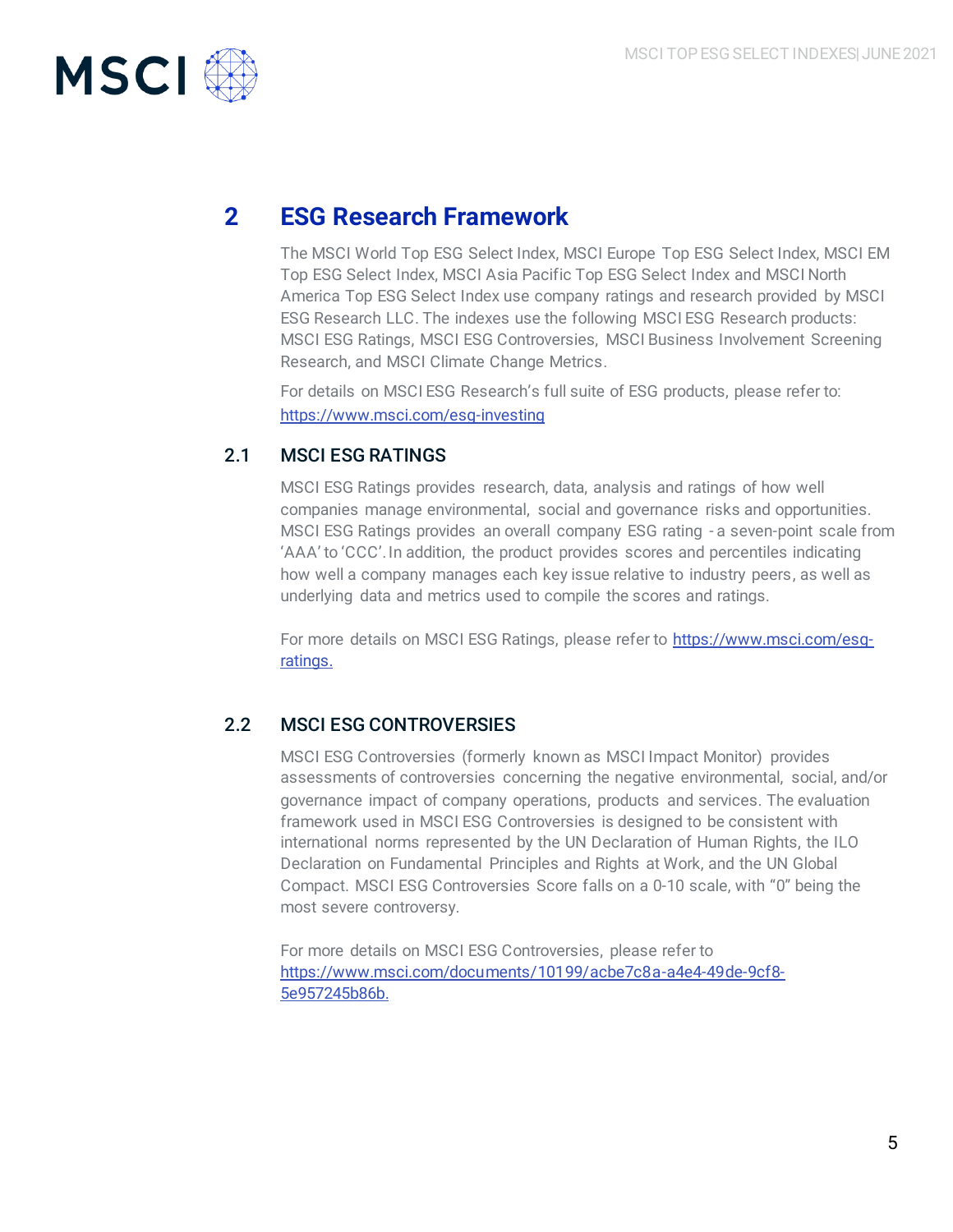

## 2.3 MSCI ESG BUSINESS INVOLVEMENT SCREENING RESEARCH

MSCI ESG Business Involvement Screening Research (BISR) aims to enable institutional investors to manage environmental, social and governance (ESG) standards and restrictions reliably and efficiently.

For more details on MSCI ESG Business Involvement Screening Research, please refer t[o http://www.msci.com/resources/factsheets/MSCI\\_ESG\\_BISR.pdf](http://www.msci.com/resources/factsheets/MSCI_ESG_BISR.pdf)

## 2.4 MSCI CLIMATE CHANGE METRICS

MSCI Climate Change Metrics provides climate data & tools to support investors integrating climate risk & opportunities into their investment strategy and processes. It supports investors seeking to achieve a range of objectives, including measuring and reporting on climate risk exposure, implementing low carbon and fossil fuel-free strategies, align with temperature pathways and factoring climate change research into their risk management processes, in particular through climate scenario analysis for both transition and physical risks.

The dataset spans across the four dimensions of a climate strategy: transition risks, green opportunities, physical risks and 1.5° alignment.

For more details on MSCI Climate Change Metrics, please refer to [https://www.msci.com/climate-solutions.](https://www.msci.com/climate-solutions)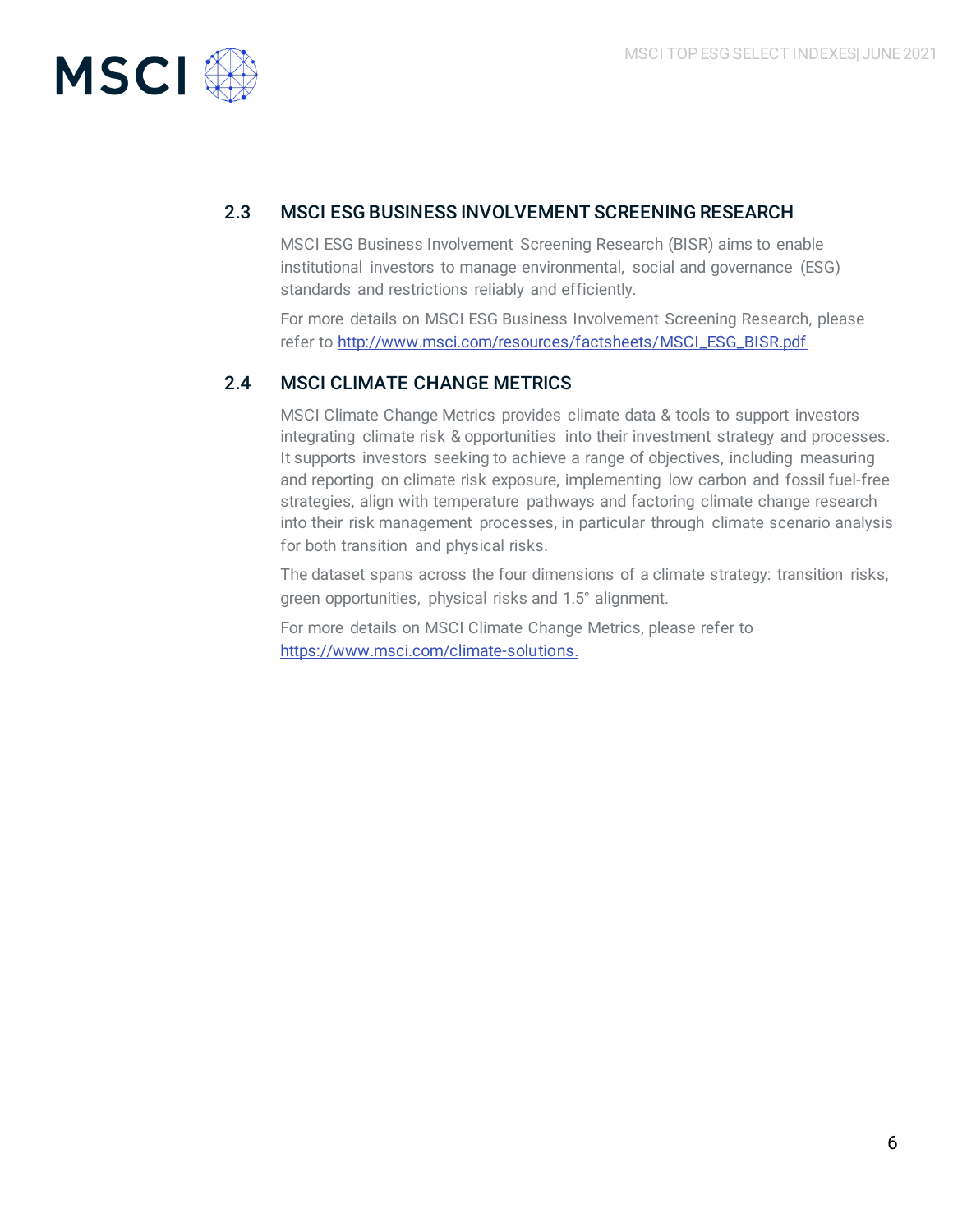

## **3 Constructing the Index**

The MSCI World Top ESG Select Index, MSCI Europe Top ESG Select Index, MSCI EM Top ESG Select Index, MSCI World Top ESG Select 4.5% Decrement Index, MSCI Europe Top ESG Select 4.5% Decrement Index, MSCI EM Top ESG Select 5% Decrement Index are constructed from their respective parent indexes, as shown in the table below (each a "Parent Index"):

| <b>Index Name</b>                                      | <b>Parent Index</b>  |  |
|--------------------------------------------------------|----------------------|--|
| MSCI World Top ESG Select Index                        | <b>MSCI World</b>    |  |
| MSCI World Top ESG Select 4.5% Decrement Index         |                      |  |
| MSCI Europe Top ESG Select Index                       |                      |  |
| MSCI Europe Top ESG Select 4.5% Decrement Index        | <b>MSCI</b> Europe   |  |
| MSCI EM Top ESG Select Index                           | <b>MSCI</b> Emerging |  |
| MSCI EM Top ESG Select 5% Decrement Index              | Market               |  |
| MSCI Asia Pacific Top ESG Select Index                 | <b>MSCI</b> Asia     |  |
| MSCI Asia Pacific Top ESG Select 5% Decrement Index    | Pacific              |  |
| MSCI North America Top ESG Select Index                | <b>MSCI North</b>    |  |
| MSCI North America Top ESG Select 4.5% Decrement Index | America              |  |

The following steps are applied at initial construction as well as subsequent Quarterly and Semi-Annual Index Reviews of the MSCI World Top ESG Select Index, MSCI Europe Top ESG Select Index, MSCI EM Top ESG Select Index, MSCI Asia Pacific Top ESG Select Index and MSCI North America Top ESG Select Index.

- Eligible Universe Screening
- ESG Eligibility Criteria
- Security Selection
- Security Weighting

In addition to the above steps, the following step is applied to the MSCI World Top ESG Select Index, MSCI Europe Top ESG Select Index, MSCI EM Top ESG Select Index, MSCI Asia Pacific Top ESG Select Index and MSCI North America Top ESG Select Index to construct the Decrement Indexes.

• Applying the MSCI Decrement Indexes methodology<sup>1</sup>

<sup>&</sup>lt;sup>1</sup> Please refer to the MSCI Decrement Indexes methodology a[t www.msci.com/index-methodology](http://www.msci.com/index-methodology)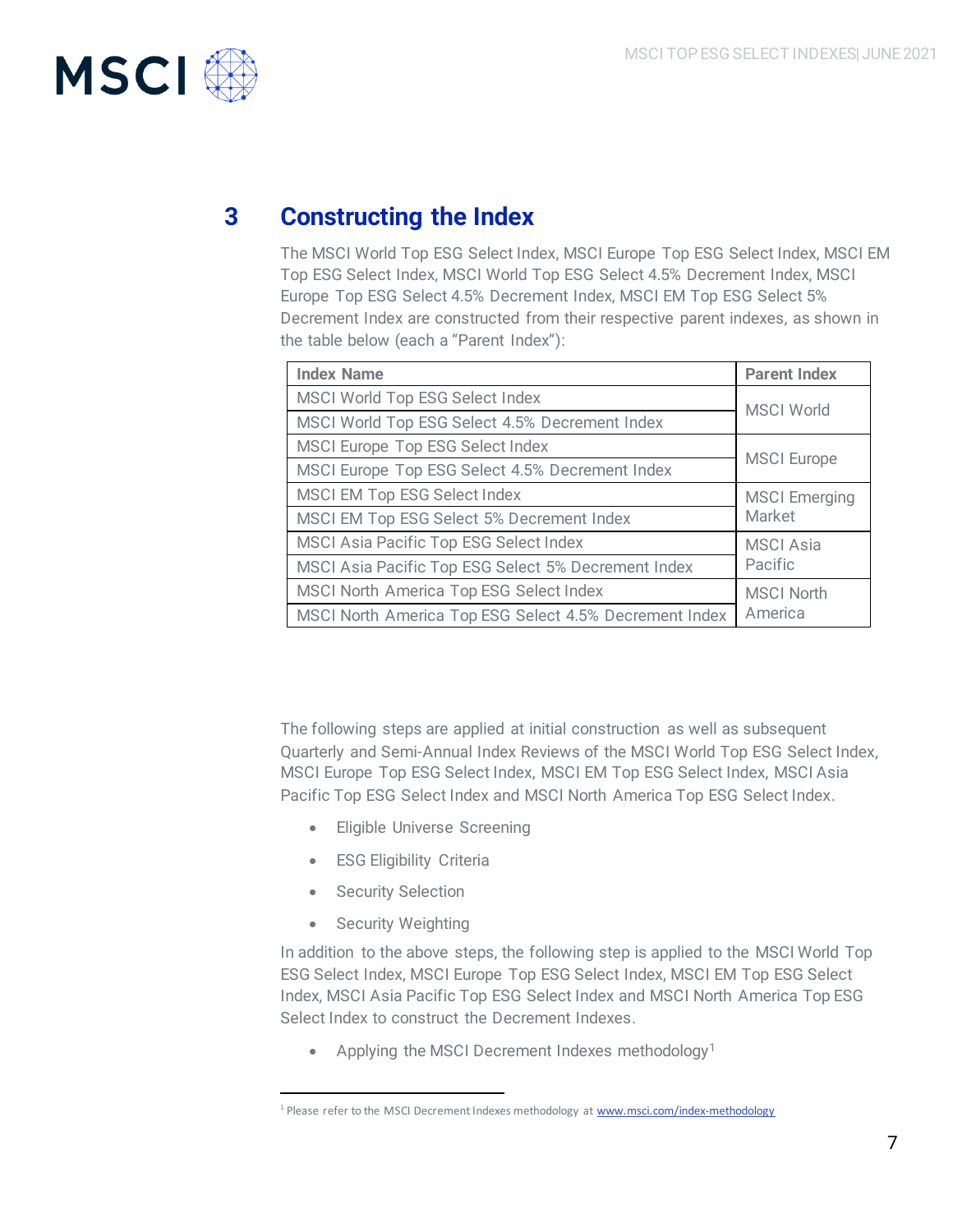

## 3.1 MSCI WORLD TOP ESG SELECT INDEX

## **3.1.1 ELIGIBLE UNIVERSE SCREENING**

## **3.1.1.1 LIQUIDITY CRITERIA**

Securities with 3-month ADTV greater than or equal to USD 10 Million are eligible for inclusion in the MSCI World Top ESG Select Index.

ADTV is defined as Average Daily Traded Volume and is calculated as:

$$
ADTV_{3M} = \frac{ATV_{3M}^2}{252}
$$

Where  $ATV_{3M}$  is annualized 3-month Average Traded Volume of the security.

To avoid multiple securities of the same company in the final index, only the most liquid security for each issuer per its 3-month ADTV is eligible for inclusion in the Index. For any issuer, should two securities have the same 3-month ADTV, the one with the higher free float-adjusted market capitalization is included.

## **3.1.1.2 ESG CONTROVERSIES SCORE ELIGIBILITY**

The Index uses MSCI ESG Controversies Scores to identify companies that are involved in very serious controversies involving the environmental, social, or governance impact of their operations and/or products and services. Companies are required to have an MSCI ESG Controversies Score of 4 or above to be eligible for inclusion in the Index.

### **3.1.1.3 ESG SCORE ELIGIBILITY**

The remaining securities from above are subsequently ranked based on their ESG Scores and the top 50% securities that exhibit highest Industry-Adjusted ESG Scores are selected. In case two securities have same Industry-Adjusted ESG Score, the security with higher free float market capitalization is selected.

<sup>&</sup>lt;sup>2</sup> MSCI Index Calculation Methodology a[t https://www.msci.com/index-methodology](https://www.msci.com/index-methodology)

MSCI Global Investable Market Indexes Methodology a[t https://www.msci.com/index-methodology](https://www.msci.com/index-methodology)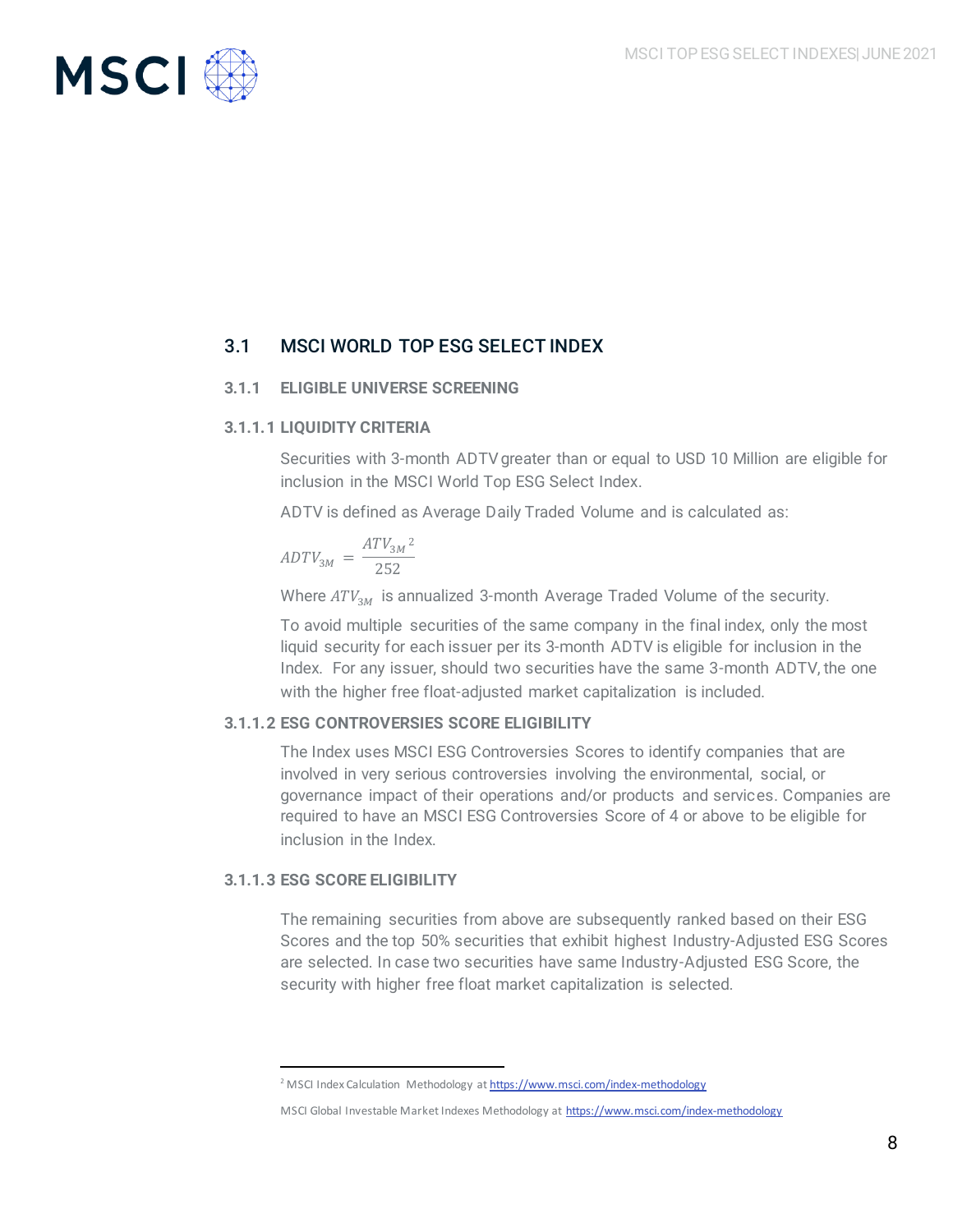

## **3.1.1.3 CONTROVERSIAL BUSINESS INVOLVEMENT CRITERIA**

The Index uses MSCI ESG Business Involvement Screening Research and MSCI Climate Change Metrics to identify companies that are involved in the following business activities. Companies that meet the below values- and climate changebased criteria are excluded from the eligible universe. Please refer to Appendix 1 for details on these criteria.

### **3.1.2 SECURITY SELECTION**

The securities from the eligible universe are subsequently filtered to include a single security per issuer. For issuers having multiple securities which are part of the eligible universe, the security with the highest 3-month ADTV is selected.

## **3.1.3 SECURITY WEIGHTING**

The remaining securities from above are assigned weights in proportion to their freefloat adjusted market capitalization.

Additionally, security weights are capped at 5%. At each rebalance, if the weight of any security in the Index is greater than 5%, its weight will be capped at 5%.

### **3.1.4 APPLYING THE MSCI DECREMENT INDEXES METHODOLOGY**

The MSCI Decrement Indexes Methodology<sup>3</sup> is applied on the MSCI World Top ESG Select Index to construct the MSCI World Top ESG Select 4.5% Decrement Index.

The parameters for the application of the decrement methodology in the above indexes are noted in Appendix 2.

## 3.2 MSCI EUROPE TOP ESG SELECT INDEX

### **3.2.1.1 LIQUIDITY CRITERIA**

Securities with 3-month ADTV greater than or equal to USD 10 Million are eligible for inclusion in the MSCI Europe Top ESG Select Index.

ADTV is defined as Average Daily Traded Volume and is calculated as:

$$
ADTV_{3M} = \frac{ATV_{3M}^4}{252}
$$

Where  $ATV_{3M}$  is annualized 3-month Average Traded Volume of the security.

<sup>&</sup>lt;sup>3</sup>Please refer to the MSCI Decrement Indexes methodology at [www.msci.com/index-methodology](http://www.msci.com/index-methodology)

<sup>4</sup> MSCI Index Calculation Methodology a[t https://www.msci.com/index-methodology](https://www.msci.com/index-methodology)

MSCI Global Investable Market Indexes Methodology a[t https://www.msci.com/index-methodology](https://www.msci.com/index-methodology)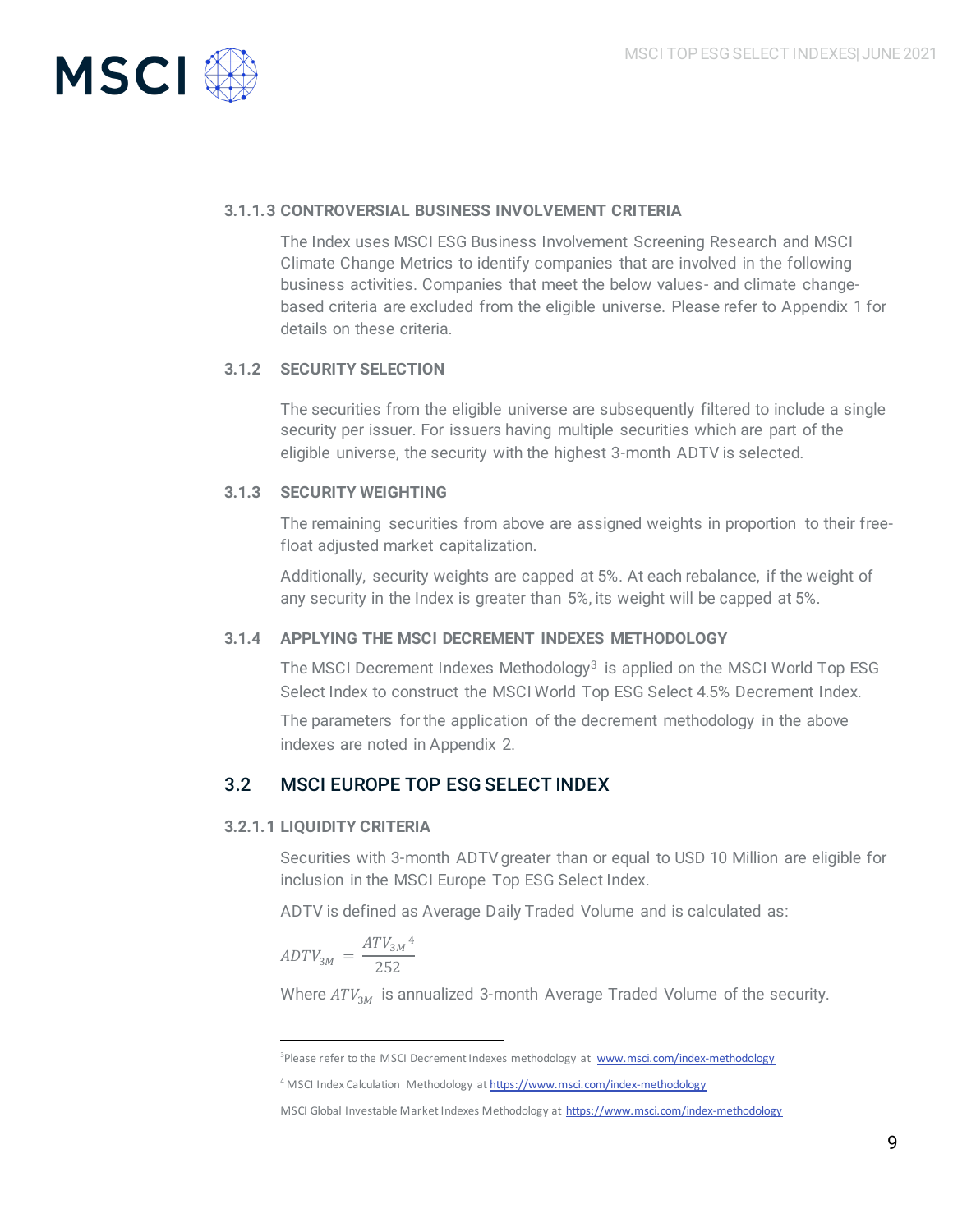

To avoid multiple securities of the same company in the final index, only the most liquid security for each issuer per its 3-month ADTV is eligible for inclusion in the Index. For any issuer, should two securities have the same 3-month ADTV, the one with the higher free float-adjusted market capitalization is included.

## **3.2.1.2 ESG SCORE ELIGIBILITY**

The remaining securities from above are subsequently ranked based on their ESG Scores and the top 50% securities that exhibit highest Industry-Adjusted ESG Scores are selected. In case two securities have same Industry-Adjusted ESG Score, the security with higher free float market capitalization is selected.

## **3.2.1.3 ESG CONTROVERSIES SCORE ELIGIBILITY**

The Index uses MSCI ESG Controversies Scores to identify companies that are involved in very serious controversies involving the environmental, social, or governance impact of their operations and/or products and services. Companies are required to have an MSCI ESG Controversies Score of 4 or above to be eligible for inclusion in the Index.

### **3.2.1.4 CONTROVERSIAL BUSINESS INVOLVEMENT CRITERIA**

The Index uses MSCI ESG Business Involvement Screening Research and MSCI Climate Change Metrics to identify companies that are involved in the following business activities. Companies that meet the below values- and climate changebased criteria are excluded from the eligible universe. Please refer to Appendix 1 for details on these criteria.

### **3.2.2 SECURITY SELECTION**

The securities from the eligible universe are subsequently filtered to include a single security per issuer. For issuers having multiple securities which are part of the eligible universe, the security with the highest 3-month ADTV is selected.

### **3.2.3 SECURITY WEIGHTING**

The remaining securities from above are assigned weights in proportion to their freefloat adjusted market capitalization.

Additionally, security weights are capped at 5%. At each rebalance, if the weight of any security in the Index is greater than 5%, its weight will be capped at 5%.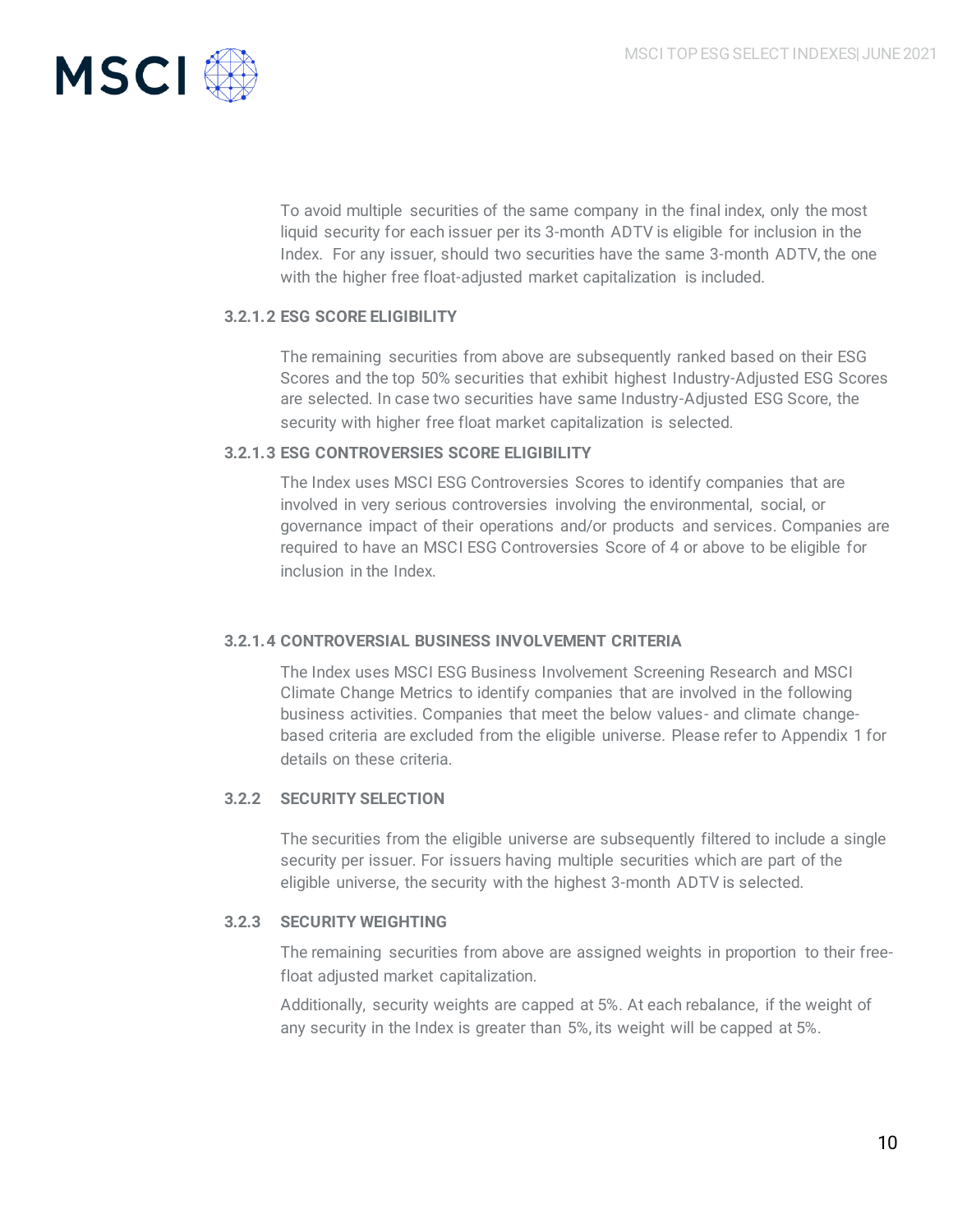

## **3.2.4 APPLYING THE MSCI DECREMENT INDEXES METHODOLOGY**

The MSCI Decrement Indexes Methodology<sup>5</sup> is applied on the MSCI Europe Top ESG Select Index to construct the MSCI Europe Top ESG Select 4.5% Decrement Index The parameters for the application of the decrement methodology in the above indexes are noted in Appendix 3.

## 3.3 MSCI EM TOP ESG SELECT INDEX

## **3.3.1.1 LIQUIDITY CRITERIA**

Securities with 3-month ADTV greater than or equal to USD 10 Million are eligible for inclusion in the MSCI EM Top ESG Select Index.

ADTV is defined as Average Daily Traded Volume and is calculated as:

$$
ADTV_{3M} = \frac{ATV_{3M}^6}{252}
$$

Where  $ATV_{3M}$  is annualized 3-month Average Traded Volume of the security.

To avoid multiple securities of the same company in the final index, only the most liquid security for each issuer per its 3-month ADTV is eligible for inclusion in the Index. For any issuer, should two securities have the same 3-month ADTV, the one with the higher free float-adjusted market capitalization is included.

### **3.3.1.2 ESG SCORE ELIGIBILITY**

The remaining securities from above are subsequently ranked based on their ESG Scores and the top 50% securities that exhibit highest Industry-Adjusted ESG Scores are subsequently selected. In case two securities have same Industry-Adjusted ESG Score, the security with higher free float market capitalization is selected.

## **3.3.1.3 ESG CONTROVERSIES SCORE ELIGIBILITY**

The Index uses MSCI ESG Controversies Scores to identify companies that are involved in very serious controversies involving the environmental, social, or governance impact of their operations and/or products and services. Companies are

<sup>5</sup> MSCI Decrement Indexes methodology at

[www.msci.com/index-methodology](http://www.msci.com/index-methodology)

<sup>&</sup>lt;sup>6</sup>MSCI Index Calculation Methodology a[t https://www.msci.com/index-methodology](https://www.msci.com/index-methodology)

MSCI Global Investable Market Indexes Methodology a[t https://www.msci.com/index-methodology](https://www.msci.com/index-methodology)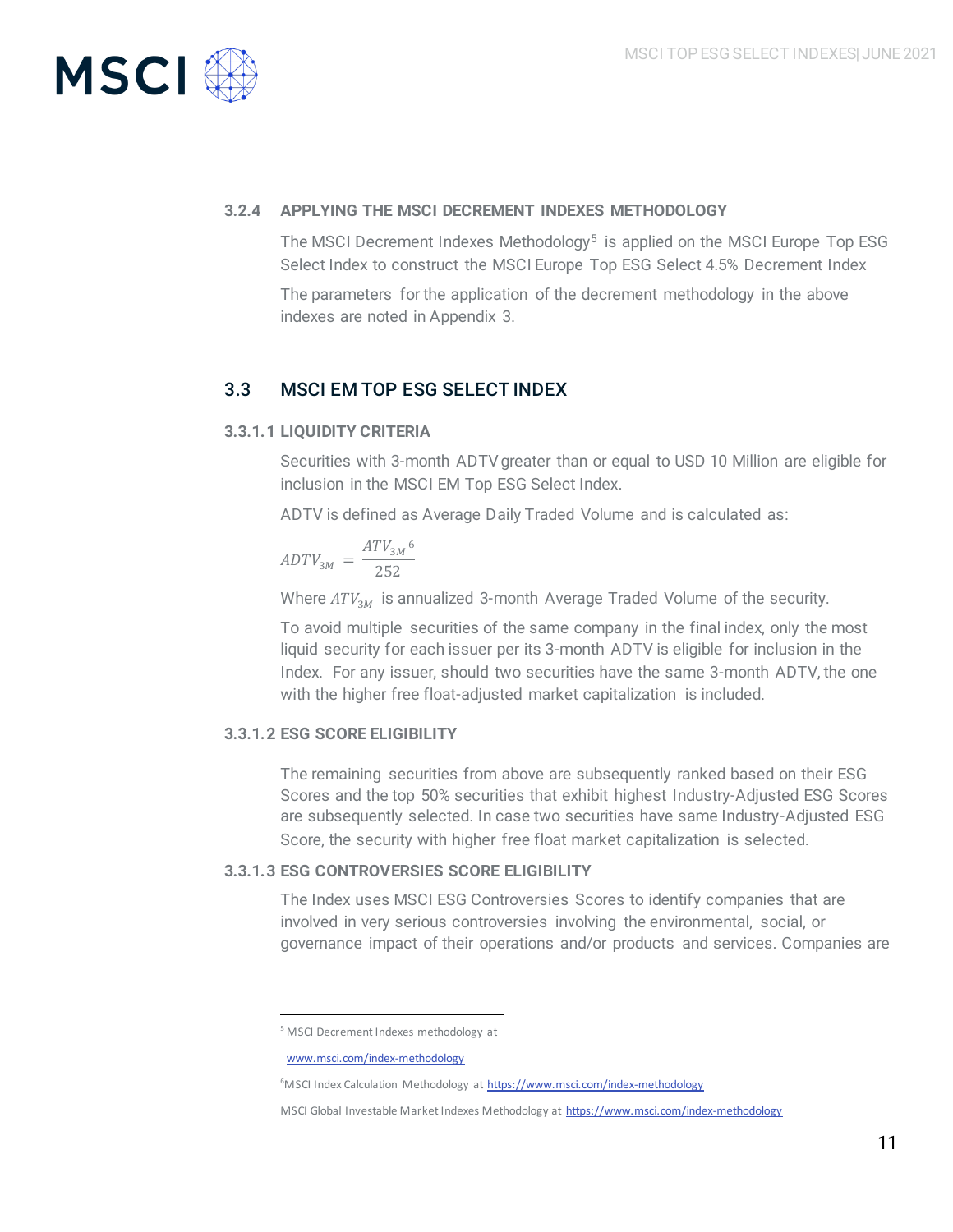

required to have an MSCI ESG Controversies Score of 4 or above to be eligible for inclusion in the Index.

### **3.3.1.4 CONTROVERSIAL BUSINESS INVOLVEMENT CRITERIA**

The Index uses MSCI ESG Business Involvement Screening Research and MSCI Climate Change Metrics to identify companies that are involved in the following business activities. Companies that meet the below values- and climate changebased criteria are excluded from the eligible universe. Please refer to Appendix 1 for details on these criteria.

## **3.3.2 SECURITY SELECTION**

The securities from the eligible universe are subsequently filtered to include a single security per issuer. For issuers having multiple securities which are part of the eligible universe, the security with the highest 3-month ADTV is selected.

## **3.3.3 SECURITY WEIGHTING**

The remaining securities from above are assigned weights in proportion to their freefloat adjusted market capitalization.

Additionally, security weights are capped at 5%. At each rebalance, if the weight of any security in the Index is greater than 5%, its weight will be capped at 5%.

## **3.3.4 APPLYING THE MSCI DECREMENT INDEXES METHODOLOGY**

The MSCI Decrement Indexes Methodology<sup>7</sup> is applied on the MSCI EM Top ESG Select Index to construct the MSCI EM Top ESG Select 5% Decrement Index

The parameters for the application of the decrement methodology in the above indexes are noted in Appendix 4.

<sup>&</sup>lt;sup>7</sup>Please refer to the MSCI Decrement Indexes methodology at [www.msci.com/index-methodology](http://www.msci.com/index-methodology)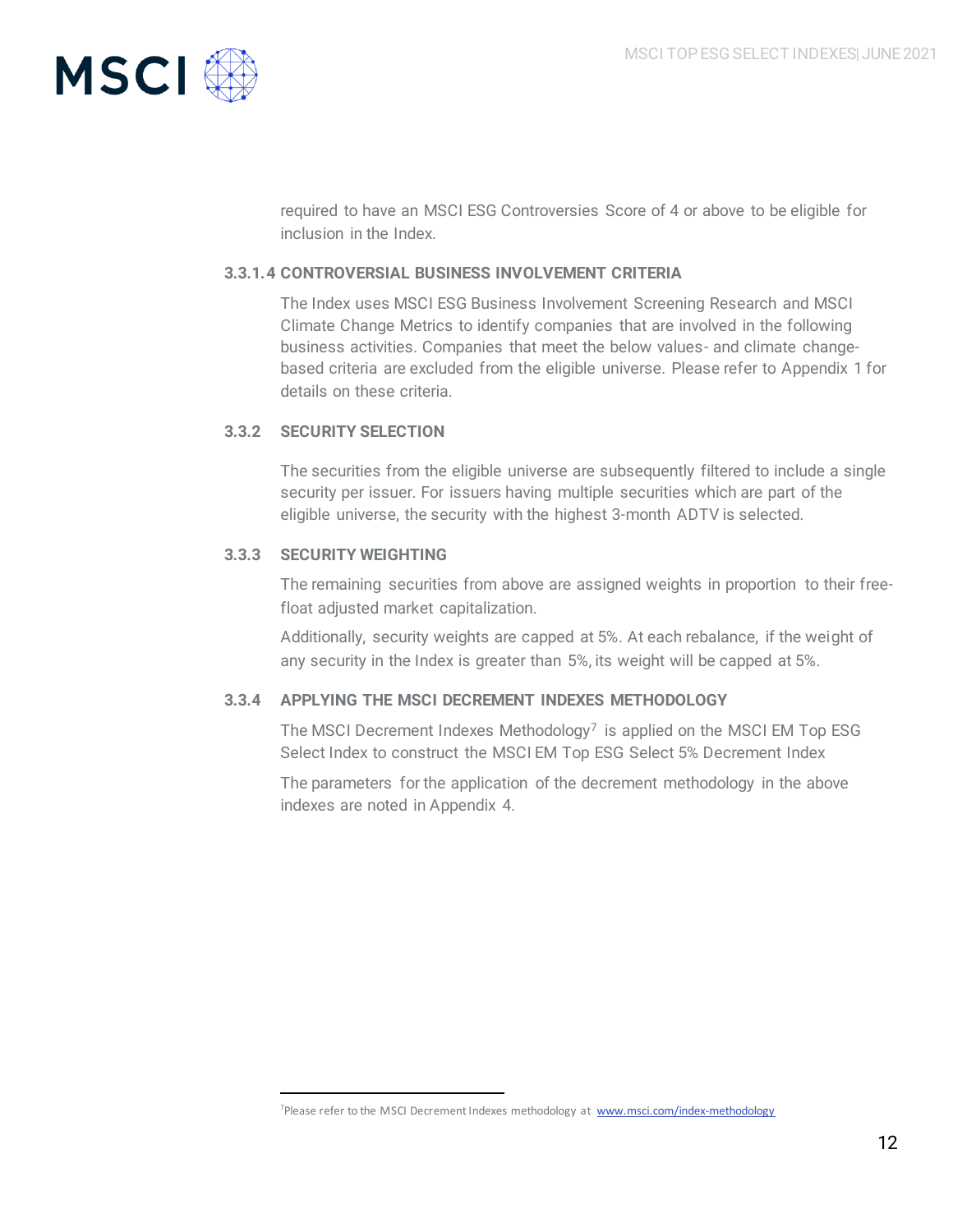

## 3.4 MSCI ASIA PACIFIC TOP ESG SELECT INDEX

## **3.4.1.1 LIQUIDITY CRITERIA**

Securities with 3-month ADTV greater than or equal to USD 10 Million are eligible for inclusion in the MSCI Asia Pacific Top ESG Select Index.

ADTV is defined as Average Daily Traded Volume and is calculated as:

$$
ADTV_{3M} = \frac{ATV_{3M}^{8}}{252}
$$

Where  $ATV_{3M}$  is annualized 3-month Average Traded Volume of the security.

To avoid multiple securities of the same company in the final index, only the most liquid security for each issuer per its 3-month ADTV is eligible for inclusion in the Index. For any issuer, should two securities have the same 3-month ADTV, the one with the higher free float-adjusted market capitalization is included.

## **3.4.1.2 ESG SCORE ELIGIBILITY**

The remaining securities from above are subsequently ranked based on their ESG Scores and the top 50% securities that exhibit highest Industry-Adjusted ESG Scores are subsequently selected. In case two securities have same Industry-Adjusted ESG Score, the security with higher free float market capitalization is selected.

### **3.4.1.3 ESG CONTROVERSIES SCORE ELIGIBILITY**

The Index uses MSCI ESG Controversies Scores to identify companies that are involved in very serious controversies involving the environmental, social, or governance impact of their operations and/or products and services. Companies are required to have an MSCI ESG Controversies Score of 4 or above to be eligible for inclusion in the Index.

### **3.4.1.4 CONTROVERSIAL BUSINESS INVOLVEMENT CRITERIA**

The Index uses MSCI ESG Business Involvement Screening Research and MSCI Climate Change Metrics to identify companies that are involved in the following business activities. Companies that meet the below values- and climate changebased criteria are excluded from the eligible universe. Please refer to Appendix 1 for details on these criteria.

<sup>8</sup> MSCI Index Calculation Methodology at

<https://www.msci.com/index-methodology>

MSCI Global Investable Market Indexes Methodology at

<https://www.msci.com/index-methodology>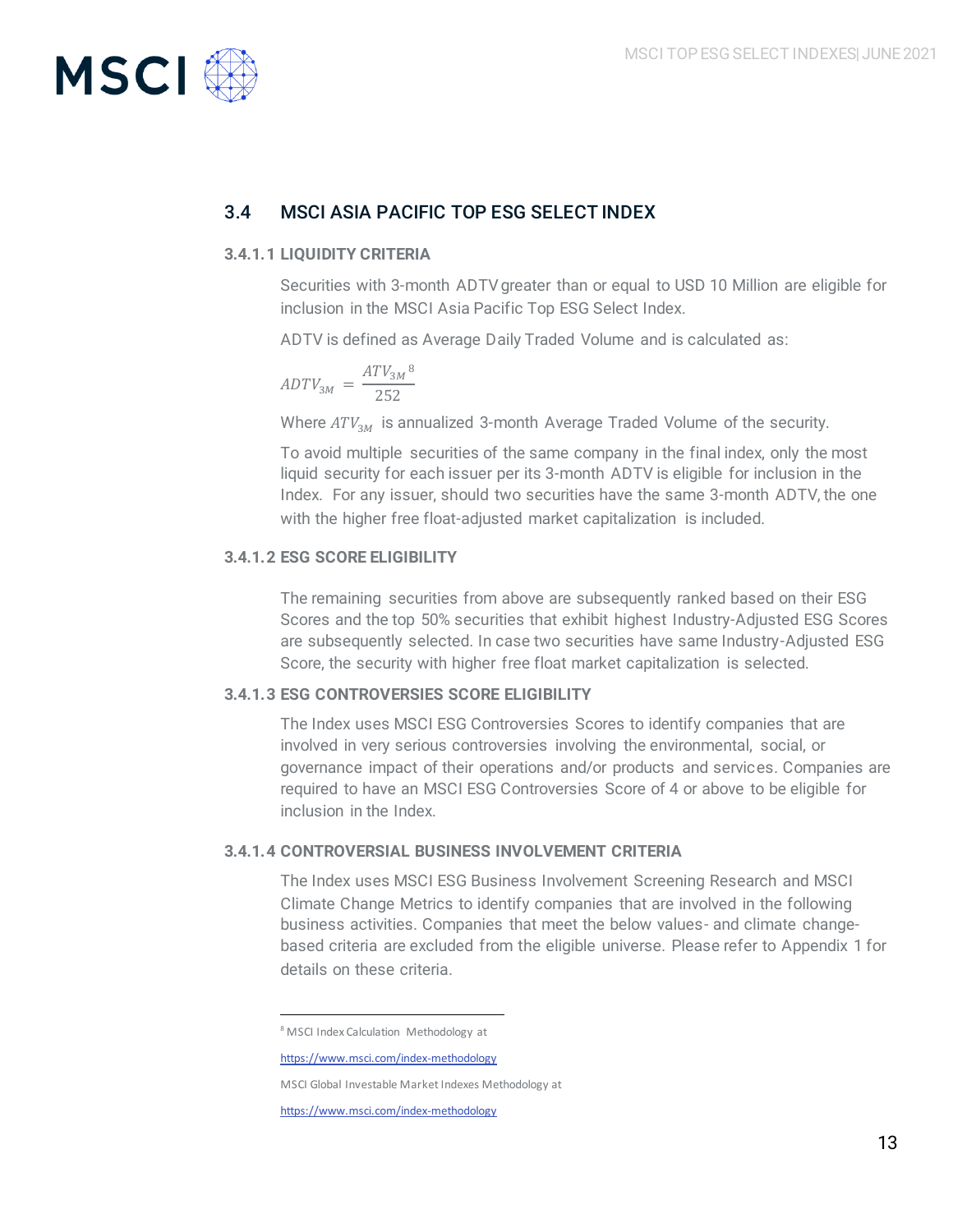

## **3.4.2 SECURITY SELECTION**

The securities from the eligible universe are subsequently filtered to include a single security per issuer. For issuers having multiple securities which are part of the eligible universe, the security with the highest 3-month ADTV is selected.

## **3.4.3 SECURITY WEIGHTING**

The remaining securities from above are assigned weights in proportion to their freefloat adjusted market capitalization.

Additionally, security weights are capped at 5%. At each rebalance, if the weight of any security in the Index is greater than 5%, its weight will be capped at 5%.

## **3.4.4 APPLYING THE MSCI DECREMENT INDEXES METHODOLOGY**

The MSCI Decrement Indexes Methodology<sup>9</sup> is applied on the MSCI Asia Pacific Top ESG Select Index to construct the MSCI Asia Pacific Top ESG Select 5% Decrement Index

The parameters for the application of the decrement methodology in the above indexes are noted in Appendix 5.

## 3.5 MSCI NORTH AMERICA TOP ESG SELECT INDEX

## **3.5.1.1 LIQUIDITY CRITERIA**

Securities with 3-month ADTV greater than or equal to USD 10 Million are eligible for inclusion in the MSCI North America Top ESG Select Index.

ADTV is defined as Average Daily Traded Volume and is calculated as:

$$
ADTV_{3M} = \frac{ATV_{3M}^{10}}{252}
$$

Where  $ATV_{3M}$  is annualized 3-month Average Traded Volume of the security.

To avoid multiple securities of the same company in the final index, only the most liquid security for each issuer per its 3-month ADTV is eligible for inclusion in the Index. For any issuer, should two securities have the same 3-month ADTV, the one with the higher free float-adjusted market capitalization is included.

<sup>&</sup>lt;sup>9</sup> MSCI Decrement Indexes methodology at [www.msci.com/index-methodology](http://www.msci.com/index-methodology)

<sup>&</sup>lt;sup>10</sup> MSCI Index Calculation Methodology at

<https://www.msci.com/index-methodology>

MSCI Global Investable Market Indexes Methodology at

<https://www.msci.com/index-methodology>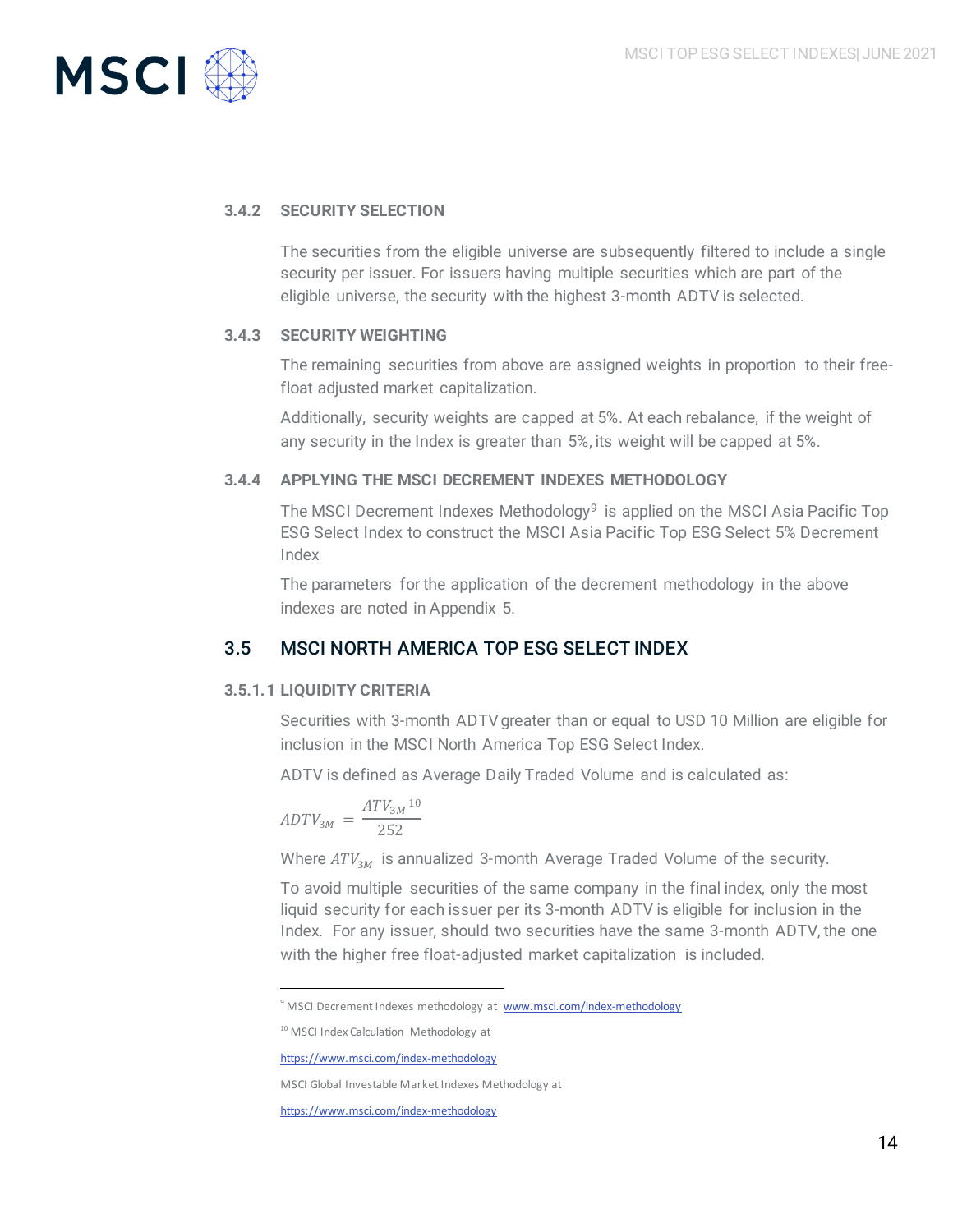

## **3.5.1.2 ESG SCORE ELIGIBILITY**

The remaining securities from above are subsequently ranked based on their ESG Scores and the top 50% securities that exhibit highest Industry-Adjusted ESG Scores are subsequently selected. In case two securities have same Industry-Adjusted ESG Score, the security with higher free float market capitalization is selected.

### **3.5.1.3 ESG CONTROVERSIES SCORE ELIGIBILITY**

The Index uses MSCI ESG Controversies Scores to identify companies that are involved in very serious controversies involving the environmental, social, or governance impact of their operations and/or products and services. Companies are required to have an MSCI ESG Controversies Score of 4 or above to be eligible for inclusion in the Index.

### **3.5.1.4 CONTROVERSIAL BUSINESS INVOLVEMENT CRITERIA**

The Index uses MSCI ESG Business Involvement Screening Research and MSCI Climate Change Metrics to identify companies that are involved in the following business activities. Companies that meet the below values- and climate changebased criteria are excluded from the eligible universe. Please refer to Appendix 1 for details on these criteria.

### **3.5.2 SECURITY SELECTION**

The securities from the eligible universe are subsequently filtered to include a single security per issuer. For issuers having multiple securities which are part of the eligible universe, the security with the highest 3-month ADTV is selected.

#### **3.5.3 SECURITY WEIGHTING**

The remaining securities from above are assigned weights in proportion to their freefloat adjusted market capitalization.

Additionally, security weights are capped at 5%. At each rebalance, if the weight of any security in the Index is greater than 5%, its weight will be capped at 5%.

### **3.5.4 APPLYING THE MSCI DECREMENT INDEXES METHODOLOGY**

The MSCI Decrement Indexes Methodology<sup>11</sup> is applied on the MSCI North America Top ESG Select Index to construct the MSCI North America Top ESG Select 4.5% Decrement Index

The parameters for the application of the decrement methodology in the above indexes are noted in Appendix 6.

<sup>&</sup>lt;sup>11</sup> MSCI Decrement Indexes methodology at [www.msci.com/index-methodology](http://www.msci.com/index-methodology)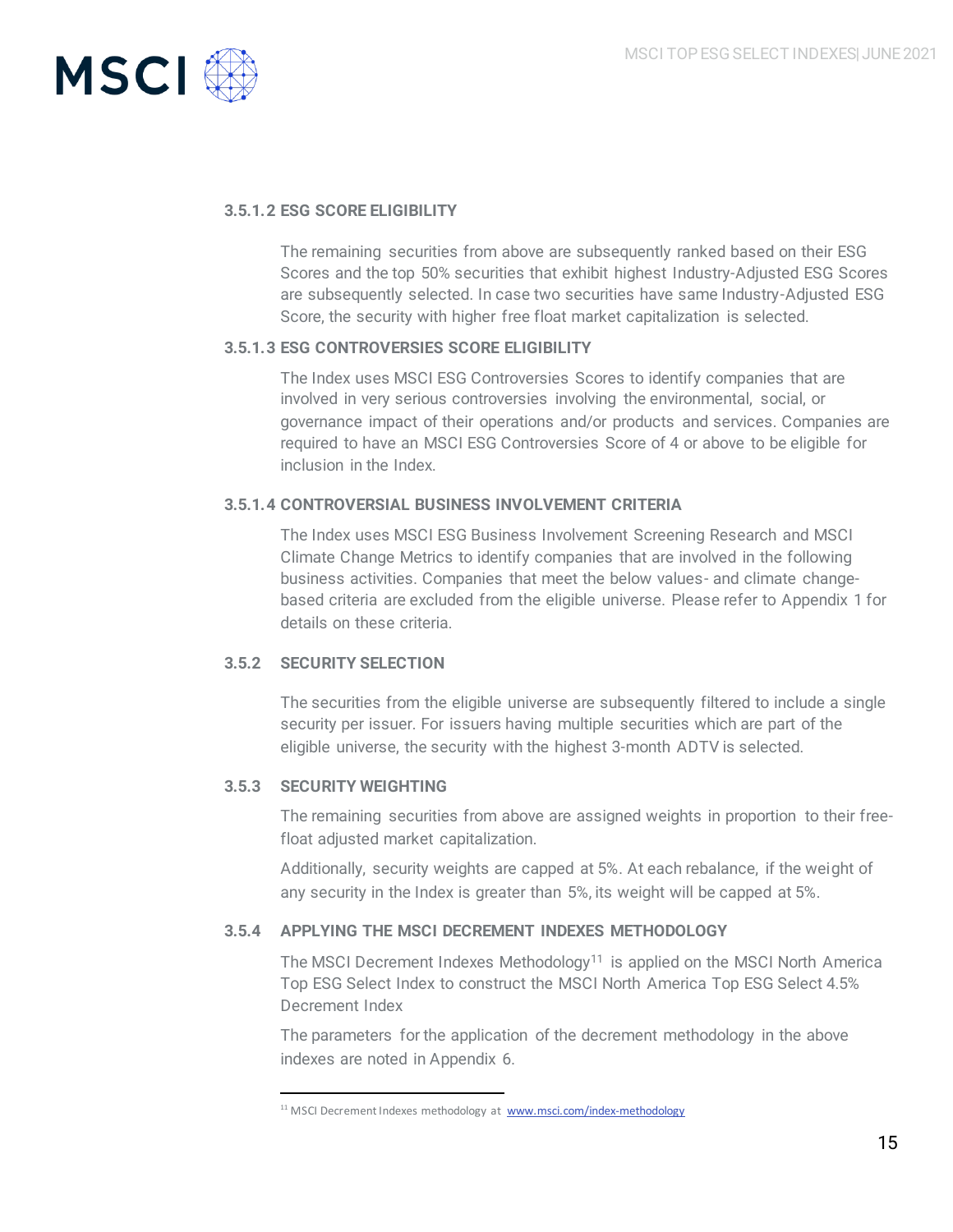

# **4 Maintenance of the Index**

## 4.1 QUARTERLY INDEX REVIEWS

The MSCI World Top ESG Select Index, MSCI Europe Top ESG Select Index, MSCI EM Top ESG Select Index, MSCI Asia Pacific Top ESG Select Index and MSCI North America Top ESG Select Index are reviewed on a quarterly basis, coinciding with the May and November Semi-Annual Index Reviews and the February and August Quarterly Index Reviews of the Parent Index.

The pro forma Index is typically announced nine business days before the effective date.

## 4.2 ONGOING EVENT RELATED CHANGES

The following section briefly describes the treatment of common corporate events within MSCI World Top ESG Select Index, MSCI Europe Top ESG Select Index, MSCI EM Top ESG Select Index, MSCI Asia Pacific Top ESG Select Index and MSCI North America Top ESG Select Index

No new securities will be added (except where noted below) to the Index between Index Reviews. For cases where additions are noted below, securities will be added to the Index only if added to the Parent Index. Parent Index deletions will be reflected simultaneously.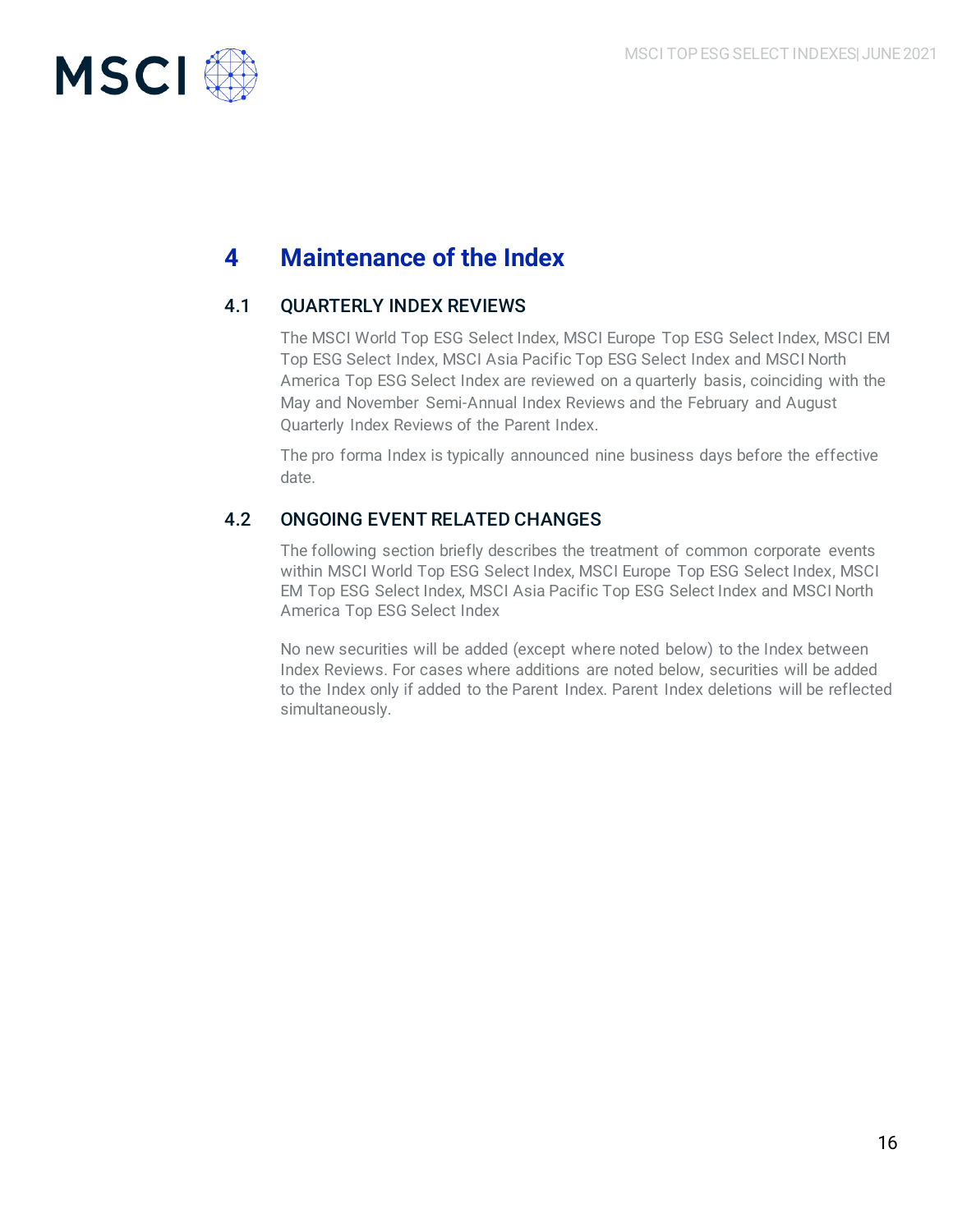

| <b>EVENT TYPE</b>                          | <b>EVENT DETAILS</b>                                                                                                                                                                                                                          |
|--------------------------------------------|-----------------------------------------------------------------------------------------------------------------------------------------------------------------------------------------------------------------------------------------------|
| New additions to the Index                 | A new security added to the Parent<br>Index (such as IPO and other early<br>inclusions) will not be added to the<br>Index.                                                                                                                    |
| <b>Spin-Offs</b>                           | All securities created as a result of the<br>spin-off of an existing Index<br>constituent will not be added to the<br>Index at the time of event<br>implementation.                                                                           |
| <b>Merger/Acquisition</b>                  | For Mergers and Acquisitions, the<br>acquirer's post event weight will<br>account for the proportionate amount<br>of shares involved in deal<br>consideration, while cash proceeds<br>will be invested across the Index.                      |
|                                            | If an existing Index constituent is<br>acquired by a non-MSCI Index<br>constituent, the existing constituent<br>will be deleted from the Index and the<br>acquiring non-constituent will not be<br>added to the Index                         |
| <b>Changes in Security Characteristics</b> | A security will continue to be an Index<br>constituent if there are changes in<br>characteristics (country, sector, size<br>segment, etc.) Reevaluation for<br>continued inclusion in the Index will<br>occur at the subsequent Index Review. |

Further detail and illustration regarding specific treatment of corporate events relevant to this Index can be found in the MSCI Corporate Events Methodology book under the sections detailing the treatment of events in Capped Weighted and Non-Market Capitalization Weighted Indexes.

The MSCI Corporate Events methodology book is available at: <https://www.msci.com/Index-methodology>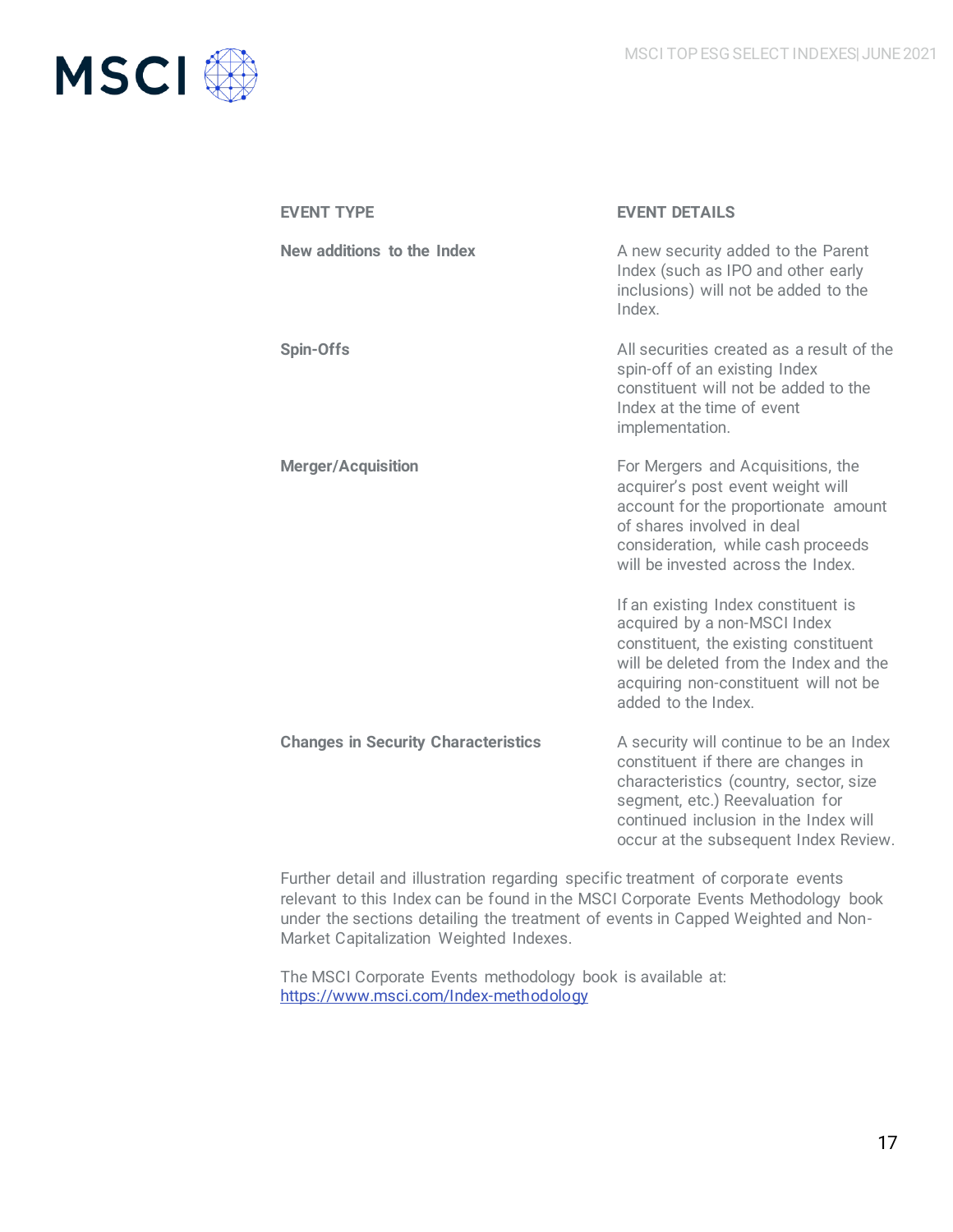

# **Appendix 1: Values- and Climate Change-Based Exclusion Criteria**

The Indexes are constructed with an aim to reflect the performance of companies that are consistent with specific values- and climate change-based criteria.

### **Compliance with all the UN Global Compact Principles**

- All companies that fail to comply with the United Nations Global Compact principles are excluded. In this filter, activities are not classified under any specific tolerance level

## **Values-based Exclusions Criteria**

- **Controversial Weapons**
	- All companies with any tie to Controversial Weapons (cluster munitions, landmines, depleted uranium weapons, biological/chemical weapons, blinding lasers, non-detectable fragments and incendiary weapons) according to MSCI Ex-Controversial Weapons Indexes are excluded.
- **Nuclear Weapons**
	- All companies that manufacture nuclear warheads and/or whole nuclear missiles.
	- All companies that manufacture components that were developed or are significantly modified for exclusive use in nuclear weapons (warheads and missiles).
	- All companies that manufacture or assemble delivery platforms that were developed or significantly modified for the exclusive delivery of nuclear weapons.
	- All companies that provide auxiliary services related to nuclear weapons.
	- All companies that manufacture components that were not developed or not significantly modified for exclusive use in nuclear weapons (warheads and missiles).
	- All companies that manufacture or assemble delivery platforms that were not developed or not significantly modified for the exclusive delivery of nuclear weapons.
	- All companies that manufacture components for nuclear-exclusive delivery platforms.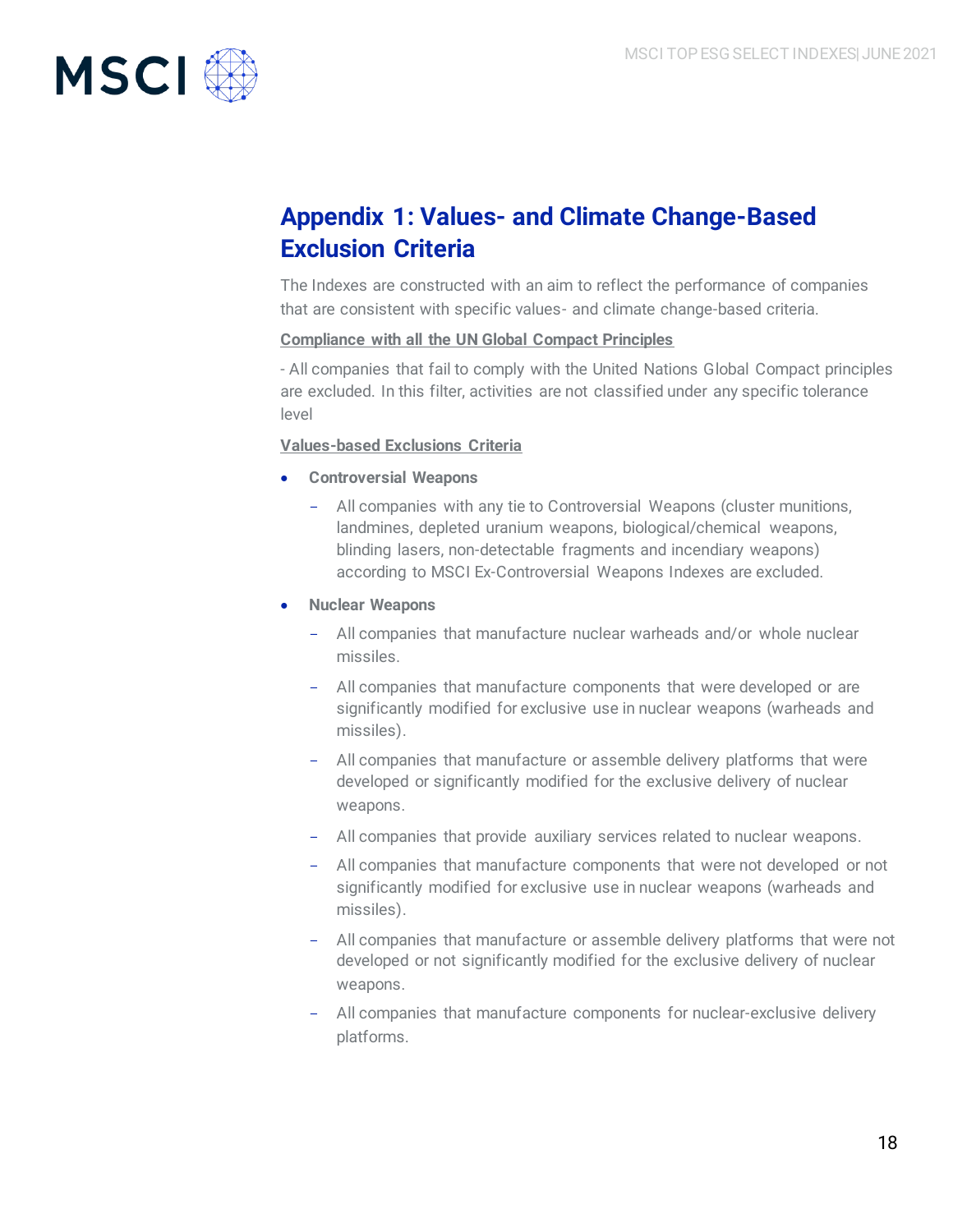

- **Oil Sands**
	- All companies deriving 0% or more revenue from oil sands extraction are excluded.
- **Civilian Firearms**
	- All companies classified as "Producer" of firearms and small arms ammunitions for civilian markets. It does not include companies that cater to the military, government, and law enforcement markets.
	- All companies deriving 5% or more revenue from the distribution of firearms.
- **Conventional Weapons**
	- All companies that manufacture conventional weapons components or conventional weapons and weapons systems and earn more than 10% revenue from these activities.
- **Tobacco**
	- All companies classified as a "Producer".
	- All companies deriving revenue from the production, distribution, retail and supply of tobacco-related products.
- **Gambling**
	- All companies classified as gambling "Operations" or "Support" that earn more than 5% revenue from gambling-related products.

## **Climate Change-based Exclusions Criteria**

- **Thermal Coal Mining**
	- All companies deriving revenue from the mining of thermal coal are excluded.
- **Nuclear Power**
	- All companies deriving recent-year revenue, or maximum estimated revenue from nuclear power activities
- **Unconventional Oil & Gas Extraction**

All companies deriving more than 0% revenue (either reported or estimated) from unconventional oil and gas production. It includes revenue from the production of oil sands, oil shale (kerogen-rich deposits), shale gas, shale oil, coal seam gas, and coal bed methane, as well as revenue from onshore or offshore oil and gas production in the Arctic region. It excludes revenue from conventional oil and gas production including deepwater, shallow water, and other onshore/offshore oil and gas.

• **Conventional Oil & Gas Extraction**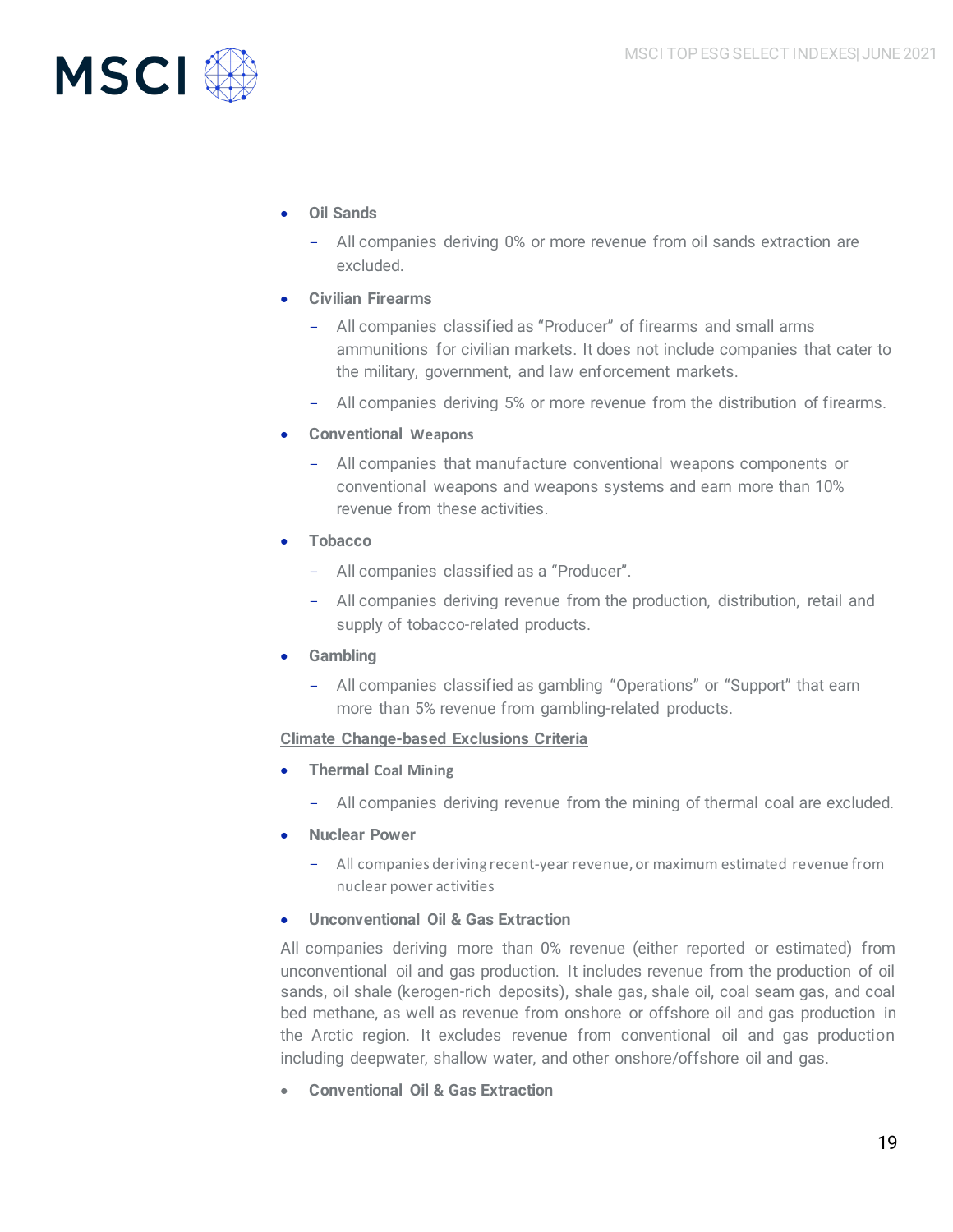

- All companies deriving more than 0% revenue (either reported or estimated) from conventional oil and gas production and are deriving less than 40% revenue from products, services, or infrastructure projects supporting the development or delivery of renewable energy and alternative fuels.
- The Conventional Oil & Gas Extraction revenue includes revenue from the production of deep water, shallow water, and other onshore/offshore oil and gas. It excludes revenue from unconventional oil and gas production (oil sands, shale oil, shale gas) and onshore/offshore oil and gas production in the Arctic region.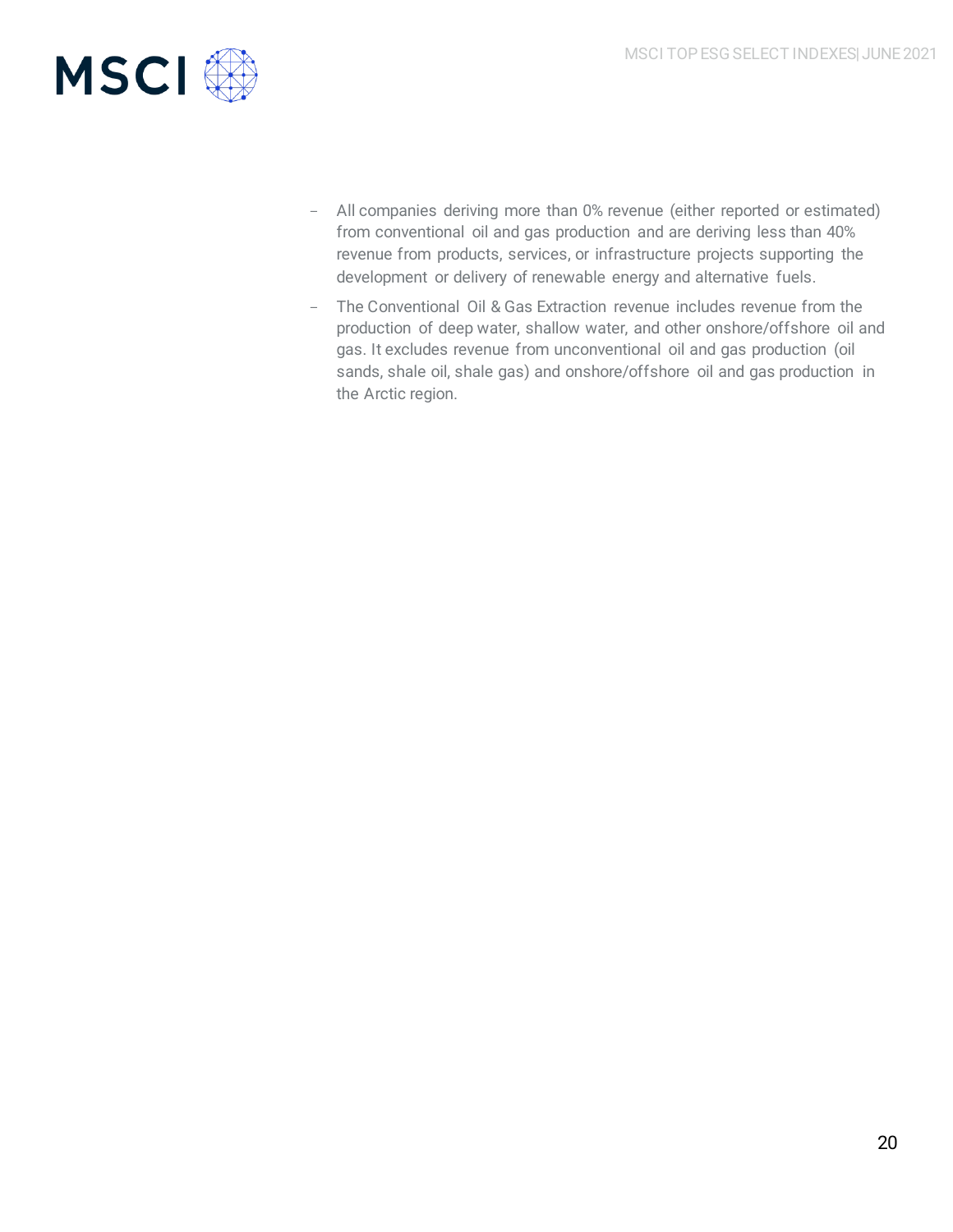

# **Appendix 2: Parameters used for the MSCI World Top ESG Select 4.5% Decrement Index**

|   | <b>MSCI Decrement Indexes</b><br><b>Methodology Parameters</b> | <b>Parameters</b>       |
|---|----------------------------------------------------------------|-------------------------|
|   | <b>Currency of Calculation</b>                                 | <b>EUR</b>              |
|   | Return Variant of the MSCI World<br>Top ESG Select Index       | Daily Net Total Return  |
| З | Decrement Type                                                 | <b>Fixed Percentage</b> |
| 4 | <b>Decrement Application</b>                                   | Geometric               |
| 5 | Decrement Value                                                | 4.5%                    |
| 6 | Day-count Convention                                           | Actual / 360            |
|   | <b>Index Floor</b>                                             |                         |
|   | <b>Decrement Frequency</b>                                     | Daily                   |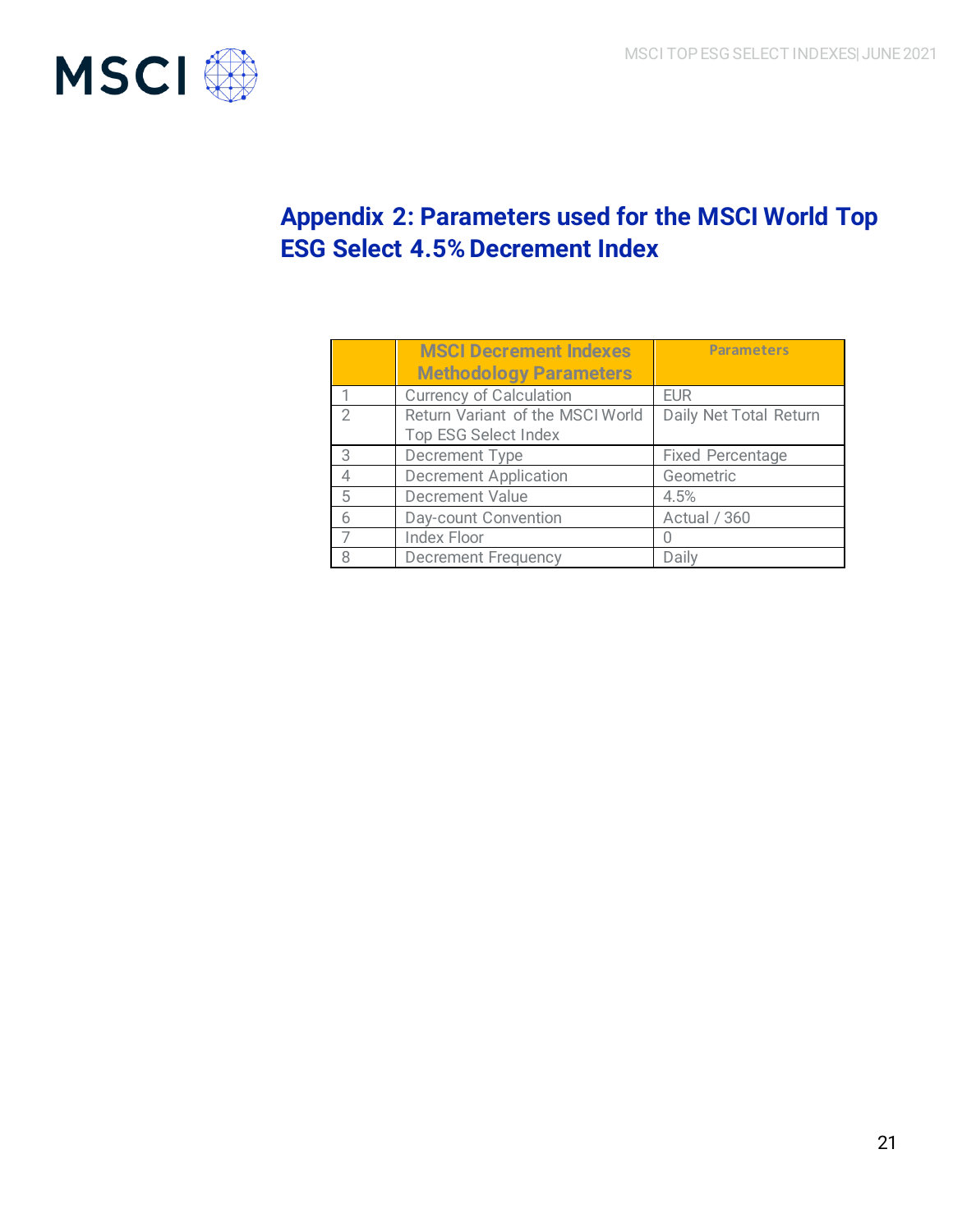

# **Appendix 3: Parameters used for the MSCI Europe Top ESG Select 4.5% Decrement Index**

|               | <b>MSCI Decrement Indexes</b><br><b>Methodology Parameters</b> | <b>Parameters</b>       |
|---------------|----------------------------------------------------------------|-------------------------|
|               | <b>Currency of Calculation</b>                                 | <b>EUR</b>              |
| $\mathcal{D}$ | Return Variant of the MSCI<br>Europe Top ESG Select Index      | Daily Net Total Return  |
| 3             | Decrement Type                                                 | <b>Fixed Percentage</b> |
|               | <b>Decrement Application</b>                                   | Geometric               |
| 5             | <b>Decrement Value</b>                                         | 4.5%                    |
| 6             | Day-count Convention                                           | Actual / 360            |
|               | <b>Index Floor</b>                                             |                         |
|               | <b>Decrement Frequency</b>                                     | Daily                   |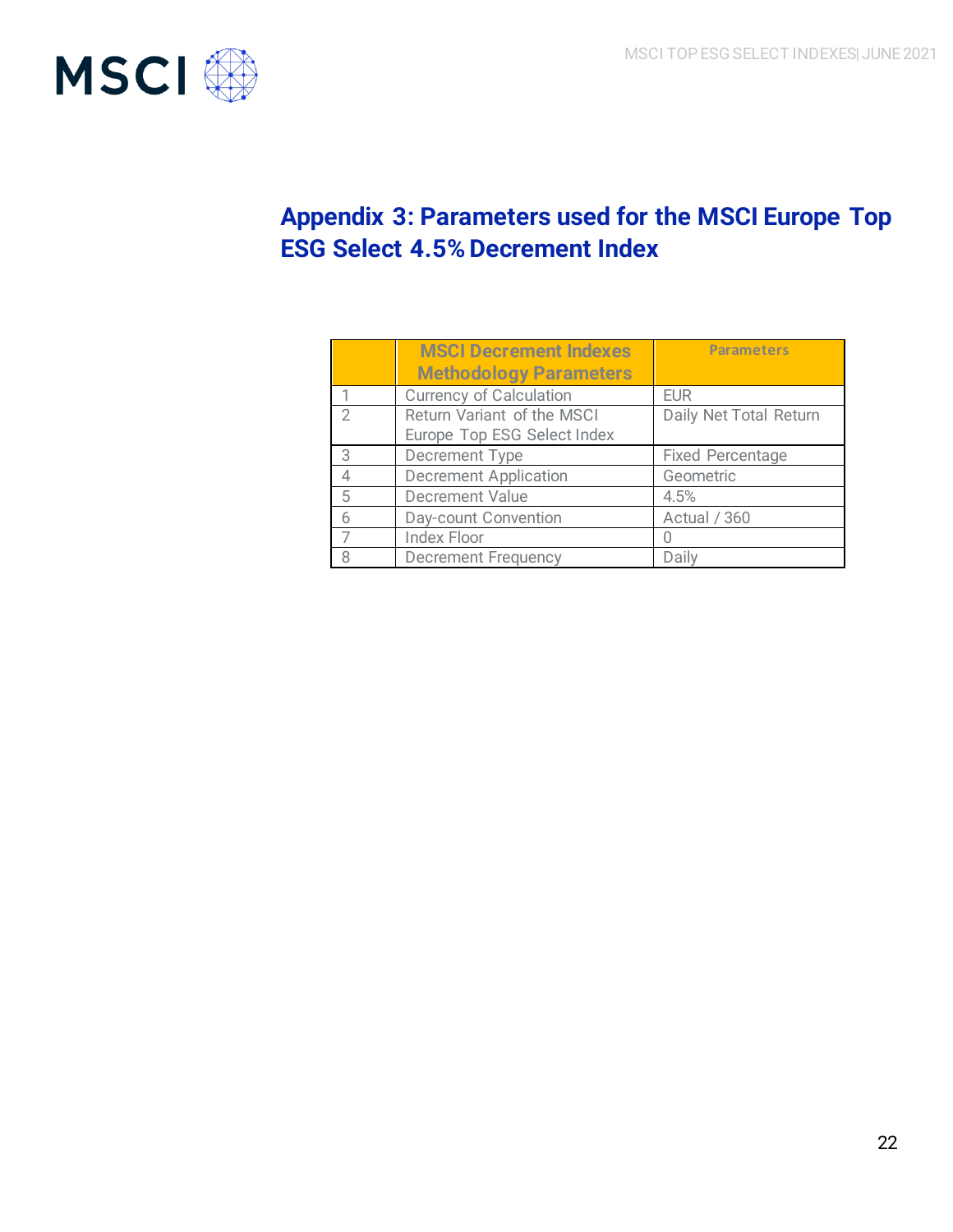

# **Appendix 4: Parameters used for the MSCI EM Top ESG Select 5% Decrement Index**

|                | <b>MSCI Decrement Indexes</b>  | <b>Parameters</b>       |
|----------------|--------------------------------|-------------------------|
|                | <b>Methodology Parameters</b>  |                         |
|                | <b>Currency of Calculation</b> | <b>EUR</b>              |
| $\mathfrak{D}$ | Return Variant of the MSCI EM  | Daily Net Total Return  |
|                | Top ESG Select Index           |                         |
| 3              | Decrement Type                 | <b>Fixed Percentage</b> |
| Δ              | <b>Decrement Application</b>   | Geometric               |
| 5              | Decrement Value                | 5%                      |
| 6              | Day-count Convention           | Actual / 360            |
|                | <b>Index Floor</b>             |                         |
| Я              | <b>Decrement Frequency</b>     | Daily                   |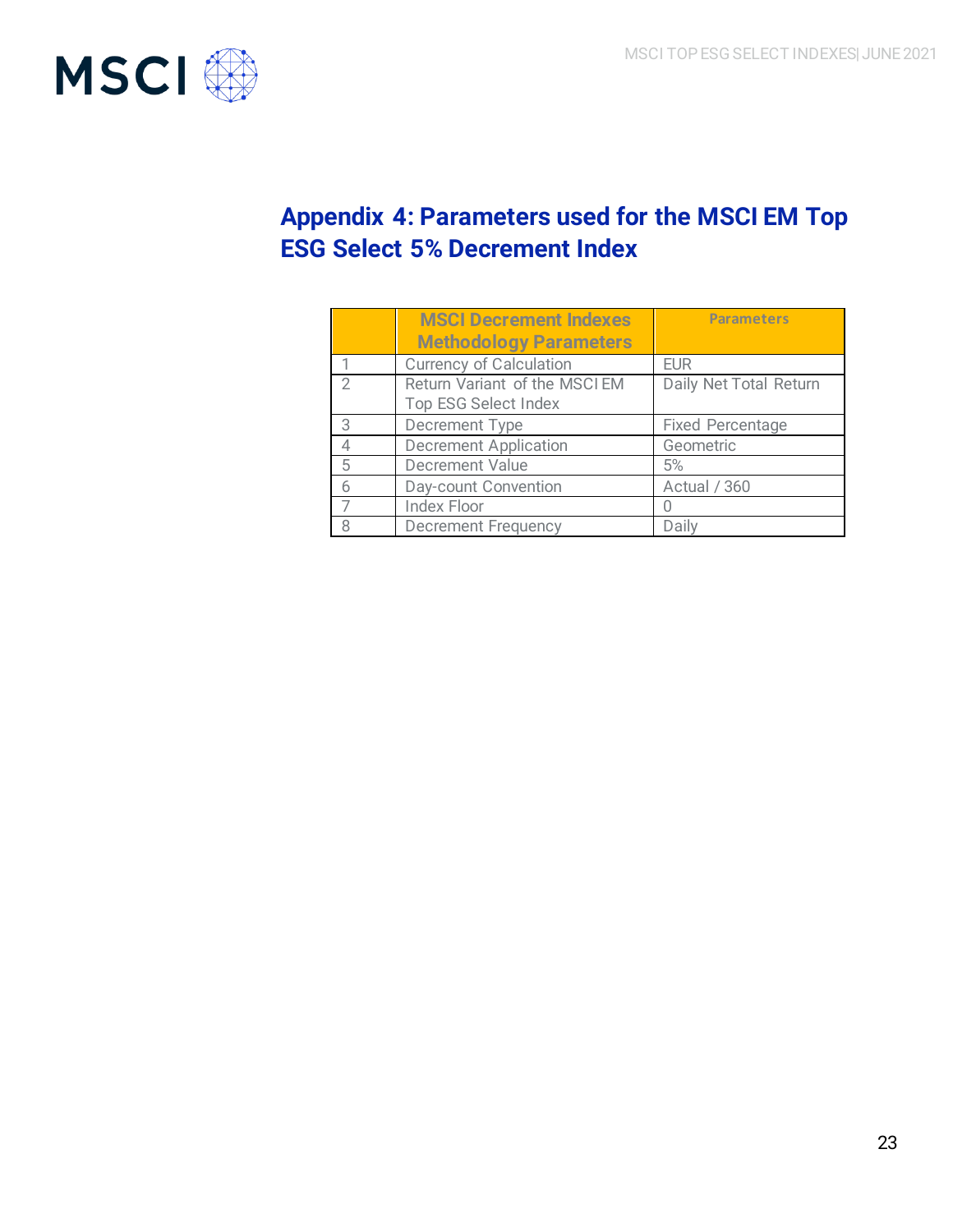

# **Appendix 5: Parameters used for the MSCI Asia Pacific Top ESG Select 5% Decrement Index**

|   | <b>MSCI Decrement Indexes</b><br><b>Methodology Parameters</b>  | <b>Parameters</b>       |
|---|-----------------------------------------------------------------|-------------------------|
|   | <b>Currency of Calculation</b>                                  | <b>EUR</b>              |
| 2 | Return Variant of the MSCI Asia<br>Pacific Top ESG Select Index | Daily Net Total Return  |
| 3 | Decrement Type                                                  | <b>Fixed Percentage</b> |
| △ | <b>Decrement Application</b>                                    | Geometric               |
| 5 | <b>Decrement Value</b>                                          | 5%                      |
| 6 | Day-count Convention                                            | Actual / 360            |
|   | <b>Index Floor</b>                                              |                         |
| 8 | <b>Decrement Frequency</b>                                      | Daily                   |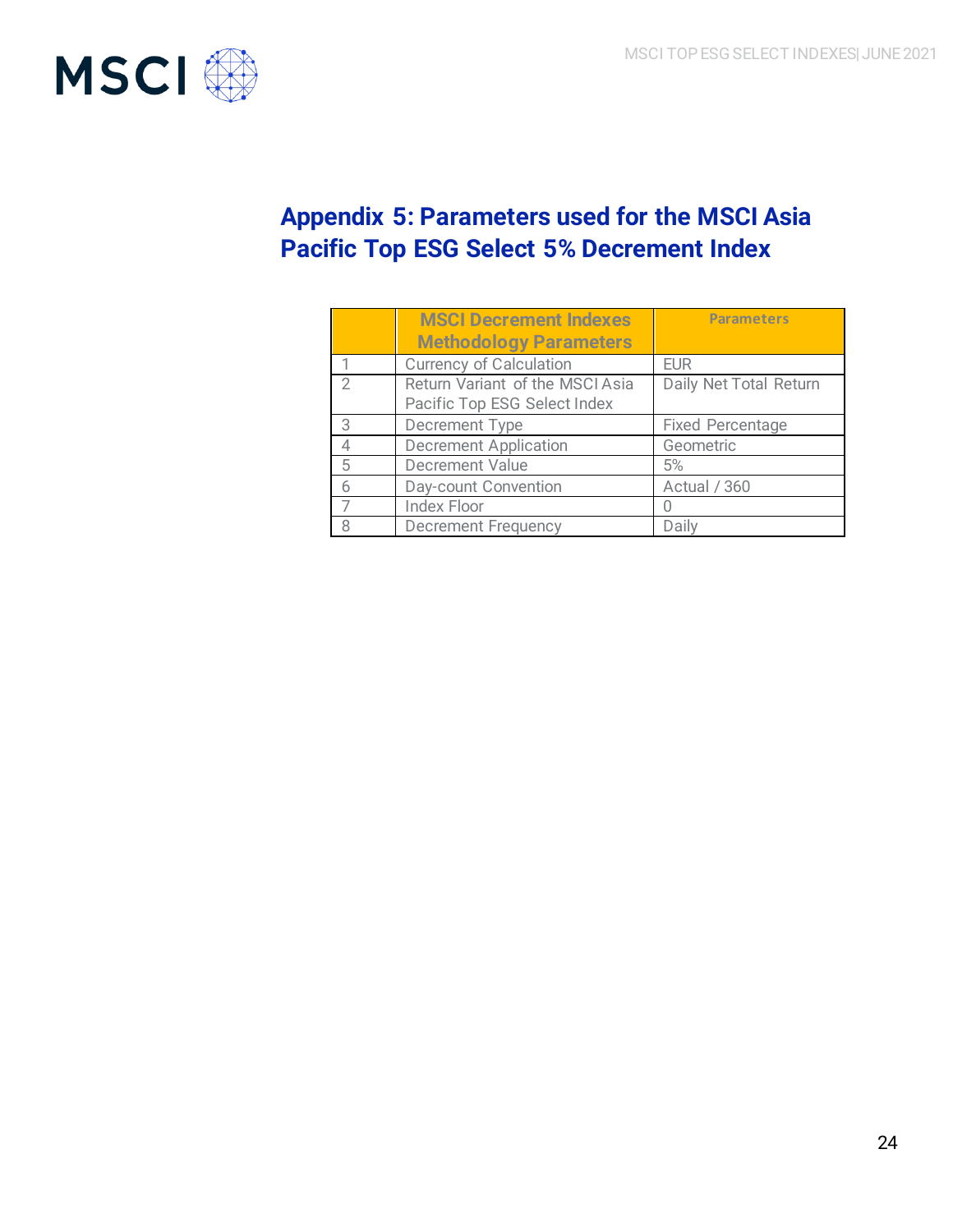

# **Appendix 6: Parameters used for the MSCI North America Top ESG Select 4.5% Decrement Index**

|               | <b>MSCI Decrement Indexes</b><br><b>Methodology Parameters</b>   | <b>Parameters</b>       |
|---------------|------------------------------------------------------------------|-------------------------|
|               | <b>Currency of Calculation</b>                                   | <b>EUR</b>              |
| $\mathcal{D}$ | Return Variant of the MSCI North<br>America Top ESG Select Index | Daily Net Total Return  |
| 3             | Decrement Type                                                   | <b>Fixed Percentage</b> |
| 4             | <b>Decrement Application</b>                                     | Geometric               |
| 5             | <b>Decrement Value</b>                                           | 4.5%                    |
| 6             | Day-count Convention                                             | Actual / 360            |
|               | <b>Index Floor</b>                                               |                         |
| 8             | <b>Decrement Frequency</b>                                       | Daily                   |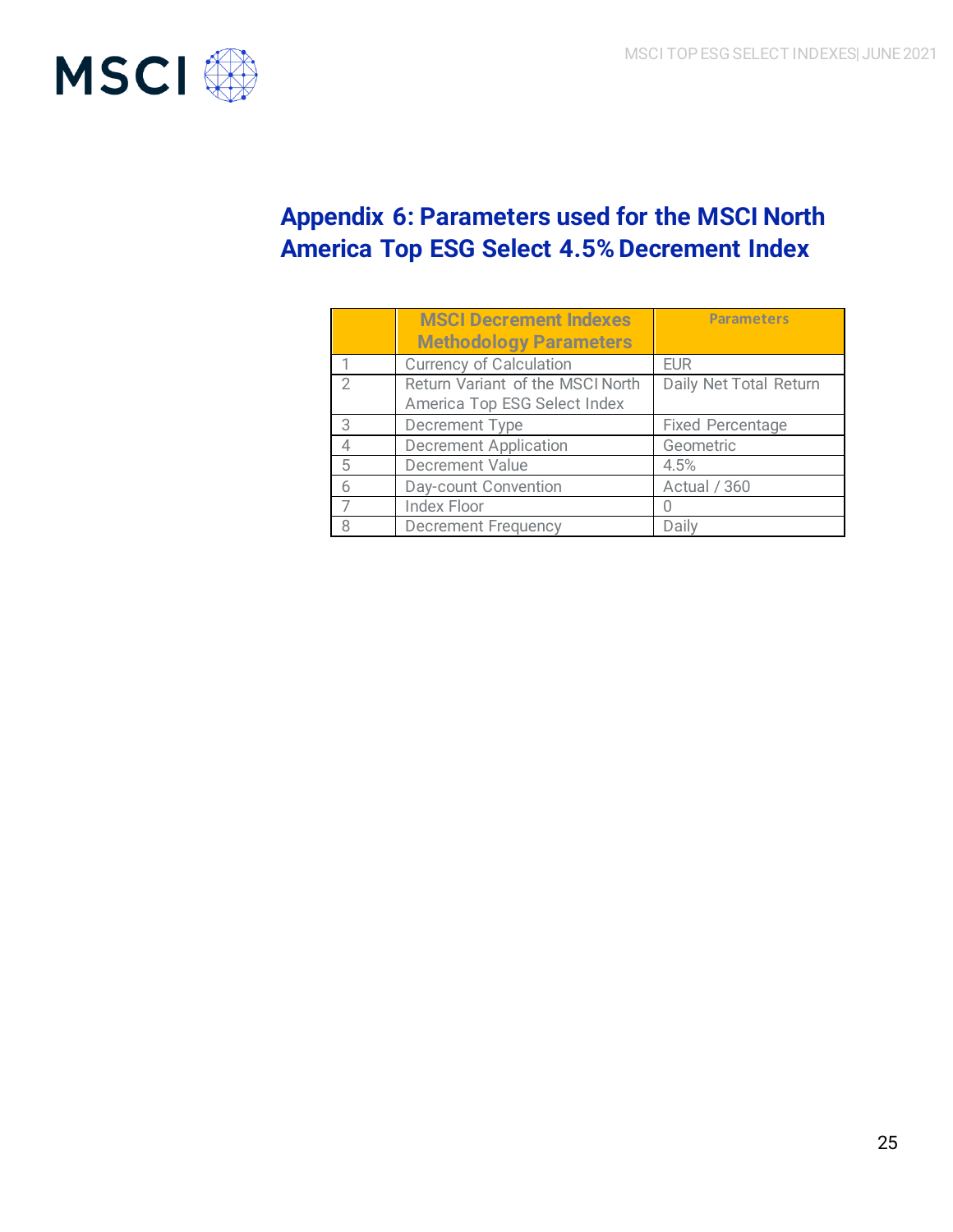

## **Methodology Book Tracked Changes**

First Version reviewed and published in July 2021.

The following modifications are effective from September 2021.

- **Section 3.4:** MSCI Asia Pacific Top ESG Select Index o Addition of section
- **Section 3.5:** MSCI North America Top ESG Select Index o Addition of section
- **Appendix 5:** Parameters used for the MSCI Asia Pacific Top ESG Select 5% Decrement Index
	- o Addition of section
- **Appendix 6**: Parameters used for the MSCI North America Top ESG Select 4.5% Decrement Index
	- o Addition of section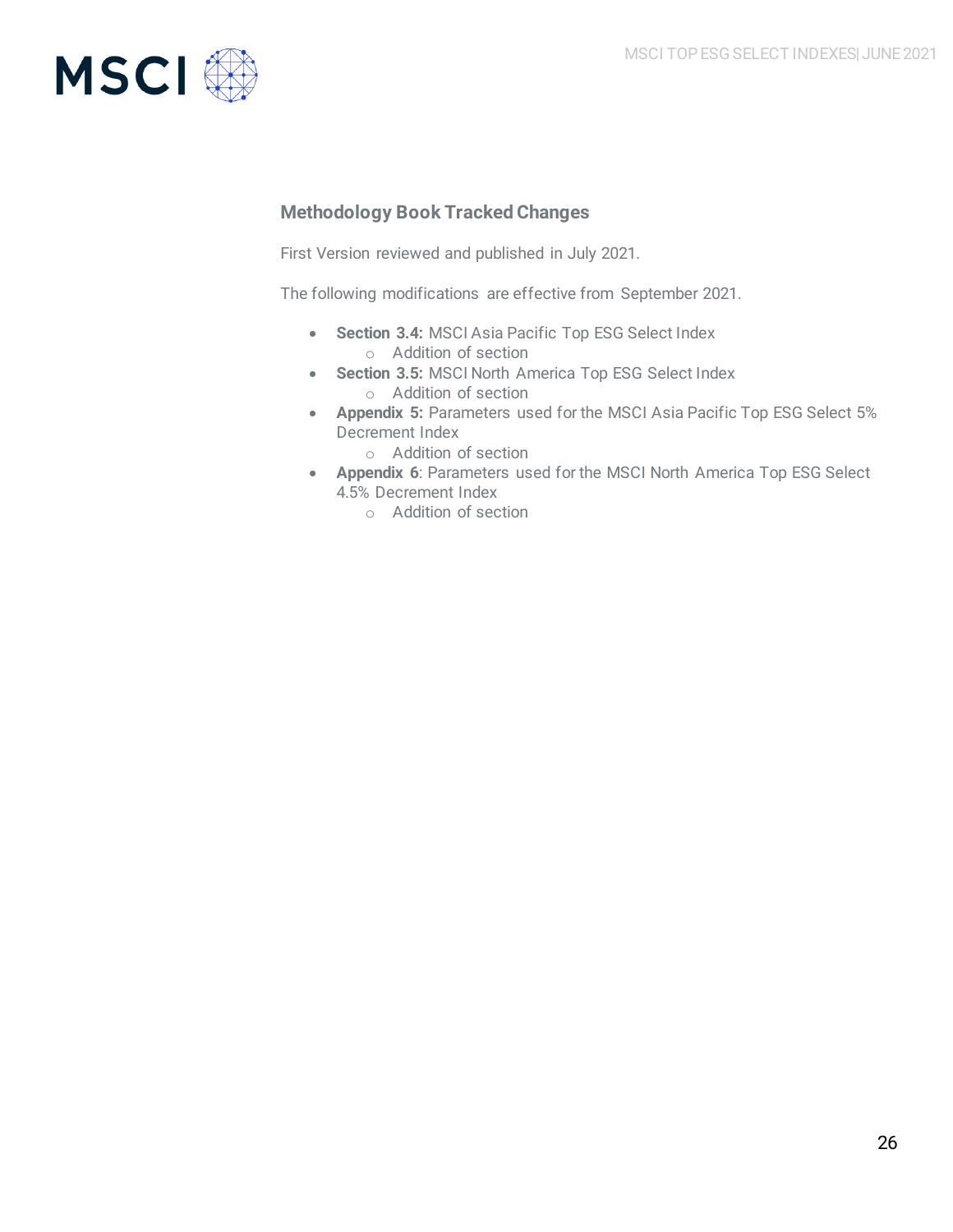

## **Contact us**

## **AMERICAS**

### clientservice@msci.com

| Americas      | 1888 588 4567 *   |
|---------------|-------------------|
| Atlanta       | + 1 404 551 3212  |
| <b>Boston</b> | + 1 617 532 0920  |
| Chicago       | + 1 312 675 0545  |
| Monterrey     | + 52 81 1253 4020 |
| New York      | + 1 212 804 3901  |
| San Francisco | + 1 415 836 8800  |
| São Paulo     | + 55 11 3706 1360 |
| Toronto       | + 1 416 628 1007  |

#### EUROPE, MIDDLE EAST & AFRICA

| Cape Town | + 27 21 673 0100  |
|-----------|-------------------|
| Frankfurt | +49 69 133 859 00 |
| Geneva    | + 41 22 817 9777  |
| London    | + 44 20 7618 2222 |
| Milan     | + 39 02 5849 0415 |
| Paris     | 0800 91 59 17 *   |

### ASIA PACIFIC

| 10800 852 1032 *               |
|--------------------------------|
| 10800 152 1032 *               |
| + 852 2844 9333                |
| + 91 22 6784 9160              |
| 00798 8521 3392 *              |
| 800 852 3749 *                 |
| + 61 2 9033 9333               |
| 008 0112 7513 *                |
| 0018 0015 6207 7181<br>$\star$ |
| + 81 3 5290 1555               |
|                                |

## **ABOUT MSCI**

MSCI is a leader provider of critical decision support tools and services for the global investment community. With over 50 years of expertise in research, data and technology, we power better investment decisions by enabling clients to understand and analyze key drivers of risk and return and confidently build more effective portfolios. We create industry-leading research-enhanced solutions that clients use to gain insight into and improve transparency across the investment process.

The process for submitting a formal index complaint can be found on the index regulation page of MSCI's website at:

## [Index regulation -](https://www.msci.com/index-regulation) MSCI

To learn more, please visit

## [www.msci.com](http://www.msci.com/)

 $* =$  toll free

.